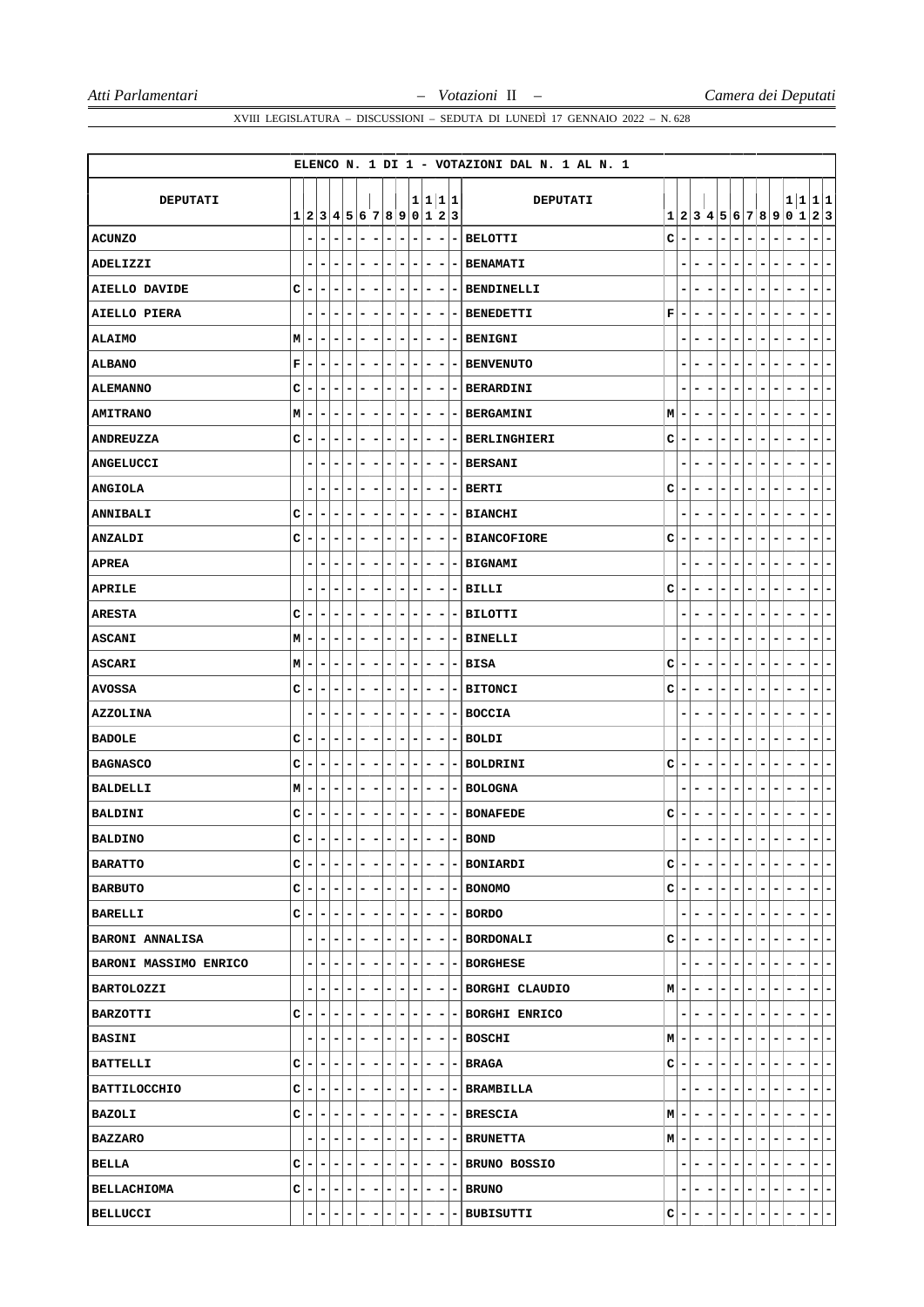|                     |             |   |                       |   |                          |   |                          |                          |   |   |                              |                          |                |                          | ELENCO N. 1 DI 1 - VOTAZIONI DAL N. 1 AL N. 1 |   |                          |   |                |   |                               |         |    |                |   |                                   |
|---------------------|-------------|---|-----------------------|---|--------------------------|---|--------------------------|--------------------------|---|---|------------------------------|--------------------------|----------------|--------------------------|-----------------------------------------------|---|--------------------------|---|----------------|---|-------------------------------|---------|----|----------------|---|-----------------------------------|
| <b>DEPUTATI</b>     |             |   |                       |   |                          |   |                          |                          |   |   | 1 1 1 1                      |                          |                |                          | <b>DEPUTATI</b>                               |   |                          |   |                |   |                               |         |    |                |   | 1 1 1 1                           |
|                     | 1           | 2 | 3 4 5 6 7 8 9 0 1 2 3 |   |                          |   |                          |                          |   |   |                              |                          |                |                          |                                               |   |                          |   |                |   | 1 2 3 4 5 6 7 8 9             |         |    | 0 1            |   | 2 3                               |
| <b>BUCALO</b>       | $\mathbf F$ |   | ۰                     |   | $\overline{a}$           | - | -                        | -                        | ۳ | - | Ē,                           | -                        |                |                          | CASTELLI                                      | M | -                        |   | -              | - | $\blacksquare$                | -       |    | $\overline{a}$ | - | $\overline{\phantom{a}}$<br>-     |
| <b>BUFFAGNI</b>     | C           |   |                       |   |                          | - |                          |                          |   |   | -                            | -                        |                |                          | <b>CASTIELLO</b>                              |   |                          |   |                |   |                               |         |    |                |   | $\qquad \qquad \blacksquare$<br>- |
| <b>BUOMPANE</b>     | C           |   | ۰                     | ۰ | -                        | - | -                        | $\overline{\phantom{0}}$ | - | - | $\overline{\phantom{a}}$     | -                        |                | -                        | CASU                                          | c | ۰                        | - | $\blacksquare$ | - | -<br>۰                        | -       |    | ۰              |   | -<br>۰                            |
| <b>BURATTI</b>      | C           |   | -                     |   | -                        | - | -                        | -                        | - | - | ۰                            | -                        |                |                          | CATALDI                                       | M | ٠                        |   |                | ۰ |                               | -       |    |                |   | -<br>-                            |
| <b>BUSINAROLO</b>   |             | - | ۰                     | - | -                        | ۰ | ۰                        | -                        | - | - | ۰                            | -                        |                | ۰                        | <b>CATTANEO</b>                               | c | -                        | ۰ | -              | - | ۰<br>٠                        | -       |    | ٠              | - | ۰<br>-                            |
| <b>BUTTI</b>        | $\mathbf F$ |   | ۰                     |   | -                        | - | -                        |                          | - | - | -                            | -                        |                | -                        | CATTOI MAURIZIO                               | с | ۰                        |   |                |   |                               |         |    |                |   | -<br>-                            |
| <b>CABRAS</b>       | $\mathbf F$ |   | -                     | - | -                        | - | -                        | -                        | - | - | ۰                            | -                        |                |                          | CATTOI VANESSA                                |   |                          |   |                |   | ٠                             | -       |    |                |   | -<br>-                            |
| CADEDDU             | c           | - | ۰                     | - | ۰                        | ۰ | ۰                        | -                        | ۰ | ۰ | ۰                            | -                        |                | -                        | CAVANDOLI                                     | M | ۰                        | - | -              | ۰ | -<br>-                        | -       |    |                |   | -<br>-                            |
| <b>CAFFARATTO</b>   | C           |   | ۰                     | - | -                        | - | -                        | -                        | ۳ | - | ۰                            | -                        |                |                          | <b>CECCANTI</b>                               | c | ٠                        | - | -              |   | ۰                             | -       |    | ۰              |   | -<br>-                            |
| <b>CAIATA</b>       | $\mathbf F$ |   | -                     | - | -                        | - | -                        | -                        | ۳ | - | ۰                            | -                        |                |                          | <b>CECCHETTI</b>                              |   |                          |   |                | - | $\overline{a}$<br>-           | -       |    |                |   | -<br>-                            |
| CALABRIA            |             | - | ۰                     | - | -                        | - | ۰                        | -                        | - | - | ۰                            | -                        |                | -                        | <b>CECCONI</b>                                | F | ۰                        | - |                | - | -<br>۰                        |         |    |                |   | -<br>-                            |
| <b>CAMPANA</b>      |             |   | $\overline{a}$        | - | -                        | - | -                        | -                        | ۳ | - | ۰                            | -                        |                |                          | <b>CENNI</b>                                  | с | -                        | - |                |   | ۰                             |         |    |                |   | -<br>-                            |
| CANCELLERI          | M           |   | -                     | - | -                        | - | ۰                        | -                        | - | - | ۰                            | -                        |                | -                        | <b>CENTEMERO</b>                              | c | -                        | - | -              | - | -<br>$\overline{a}$           | -       |    | ۰              | - | -<br>۰                            |
| CANNATELLI          |             | - | -                     | - | -                        | - | -                        | -                        | - | - | -                            | -                        |                |                          | <b>CESTARI</b>                                |   |                          | - |                |   | ۰                             |         |    |                |   | -<br>-                            |
| CANNIZZARO          |             |   | ٠                     |   |                          | - | -                        |                          |   |   | ۰                            |                          |                |                          | CHIAZZESE                                     |   |                          |   |                |   |                               |         |    |                |   | -<br>-                            |
| <b>CANTALAMESSA</b> | C           | ۰ | ۰                     | - | ۰                        | - | ۰                        | -                        | ۰ | ۰ | ۰                            | -                        |                | -                        | <b>CIABURRO</b>                               | F | ۰                        | - | -              | - | -<br>-                        | -       |    | ۰              | - | -<br>۰                            |
| CANTINI             |             | - | ۰                     | - | -                        | - | -                        | -                        | - | - | ۰                            | -                        |                |                          | CIAGA'                                        |   |                          | - | -              | - | $\overline{a}$<br>-           | -       |    | ٠              | - | -<br>-                            |
| CANTONE CARLA       | C           |   | -                     |   | -                        | - | -                        | -                        | ۰ | ۰ | -                            | -                        |                |                          | <b>CIAMPI</b>                                 | c | -                        |   |                |   | ۰                             |         |    |                |   | -<br>-                            |
| CANTONE LUCIANO     | М           |   | ۰                     | - | ۰                        | - | ۰                        | -                        | - | ۰ | ۰                            | -                        |                | -                        | CILLIS                                        | c | ۰                        | - | -              | - | -<br>۰                        | -       |    | ۰              |   | -<br>۰                            |
| CAON                |             |   | -                     |   | -                        | - | -                        | -                        | - | - | ۰                            | -                        |                |                          | <b>CIMINO</b>                                 |   | ۰                        | - |                | - |                               | -       |    |                |   | -<br>-                            |
| CAPARVI             |             | - | ۰                     | - | -                        | ۰ | ۰                        | -                        | - | - | ۰                            | -                        |                | -                        | CIPRINI                                       |   | ٠                        | - |                |   | ٠                             | -       |    |                |   | -<br>-                            |
| CAPITANIO           | c           |   | -                     | - | -                        | - | -                        | $\overline{a}$           | ۳ | - | ۰                            | -                        |                | -                        | <b>CIRIELLI</b>                               | M | ۰                        | - | -              | - | ۰                             | -       |    |                |   | -<br>-                            |
| CAPPELLACCI         | c           |   | -                     | - | -                        | - | -                        | -                        | ۳ | - | ۰                            | -                        |                | -                        | COIN                                          |   | ۰                        | - |                | - | ۰                             | -       |    |                |   | -<br>-                            |
| CAPPELLANI          |             | - | ۰                     |   | -                        | ۰ | -                        | -                        | - | - | ۰                            | -                        |                | ۰                        | COLANINNO                                     | c | ۰                        |   |                |   | -<br>۰                        | -       |    |                |   | -<br>-                            |
| <b>CARABETTA</b>    | $\mathbf C$ | - | -                     | - | -                        | - | -                        |                          | ۳ | - | $\qquad \qquad \blacksquare$ | -                        |                | $\overline{\phantom{0}}$ | <b>COLLA</b>                                  |   | -                        | - |                |   | ۳                             |         |    |                |   | $\qquad \qquad \blacksquare$<br>- |
| <b>CARBONARO</b>    | c           |   | -                     |   | $\overline{\phantom{0}}$ | - | ۰                        | $\overline{\phantom{0}}$ | - | - | -                            | $\overline{\phantom{a}}$ |                | ۰                        | COLLETTI                                      | F | $\overline{\phantom{a}}$ |   |                | - | $\blacksquare$                |         |    |                |   | ۰                                 |
| CARDINALE           | с           | ۰ | ۰                     | ۰ | н.                       | ٠ | ۰                        | ۰                        | ۰ | ۰ | - 1                          | -                        |                |                          | - COLMELLERE                                  | c | ۰                        | - | -              | - | ۰<br>-                        |         |    | ٠              |   | ۰.<br>۰                           |
| <b>CARE'</b>        |             | - | ۰                     |   | -                        | - | ۰                        | $\overline{\phantom{a}}$ | - | ۰ | ۰                            | $\overline{\phantom{a}}$ |                | - 1                      | COLUCCI                                       | M | -                        |   |                |   |                               |         |    |                |   | - 1<br>$\overline{\phantom{a}}$   |
| CARELLI             | c           |   | ۰                     |   | ۰                        | ۰ | ۰                        | ۰                        | - | ۰ | ۰                            | $\overline{\phantom{a}}$ |                | ۰                        | COMAROLI                                      | c | ۰                        |   |                | - | -                             |         |    |                |   | ۰.<br>-                           |
| CARETTA             |             | - | ۰                     |   | -                        | ۰ | ۰                        | -                        | ۰ | ۰ | ۰                            | ٠                        |                | ۰                        | COMENCINI                                     |   | ۰                        | ۰ |                |   |                               |         |    |                |   | ۰.<br>۰                           |
| <b>CARFAGNA</b>     | M           |   |                       |   |                          | ۳ | ۰                        |                          | - | ۰ | -                            | -                        |                | ۰.                       | COMINARDI                                     | M | ٠                        |   |                |   |                               |         |    |                |   | -                                 |
| CARINELLI           |             | - | -                     | - | -                        | ۰ | ۰                        | -                        | ۰ | ۰ | ۰                            | $\overline{\phantom{a}}$ |                | -                        | CONTE                                         |   | ۰                        | - |                | - | ۰<br>۰                        | ۰       | -  | -              | - | -<br>$\blacksquare$               |
| <b>CARNEVALI</b>    | с           | ۰ | ۰                     | ۰ | ۰                        | ۰ | ۰                        | ۰                        | ۰ | ۰ | ۰                            | ۰                        |                | ۰                        | CORDA                                         | г | ۰                        | ۰ | ۰              | - | ۰                             | ۰<br>-  | -  | ۰              | - | ۰.<br>۰                           |
| <b>CARRARA</b>      |             |   | ۰                     |   |                          | - | ۰                        | -                        | - | ۰ | ۰                            | -                        |                |                          | <b>CORNELI</b>                                | c | ۰                        |   |                |   |                               |         |    |                |   | ۰.<br>-                           |
| CASA                | М           | - | ۰                     |   | -                        | ۰ | ۰                        | -                        | - | ۰ | ۰                            | ۰                        |                | $\overline{\phantom{a}}$ | <b>CORTELAZZO</b>                             |   | ۰                        | - |                | - | -<br>-                        |         | ۰. | -              |   | -<br>$\blacksquare$               |
| <b>CASCIELLO</b>    | с           | ۰ | ۰                     | - | ۰                        | ۰ | ۰                        | -                        | ۰ | ۰ | ۰                            | -                        |                | ۰                        | COSTA                                         | с | $\overline{\phantom{a}}$ |   | -              | - | -<br>-                        | -       |    | -              | - | - 1<br>-                          |
| <b>CASINO</b>       | с           | ۰ | ۰                     |   | -                        | - | -                        | -                        | - | - | ۰                            | ۰                        |                | ۰.                       | <b>COSTANZO</b>                               |   |                          |   |                |   |                               |         |    |                |   | ۰.<br>-                           |
| CASO                |             | ۰ | ۰                     | ۰ | ۰                        | ٠ | ۰                        | -                        | ۰ | ۰ | ۰                            | $\overline{\phantom{a}}$ |                | ۰.                       | COVOLO                                        | с | ۰                        | - | ۰              | - | -<br>$\overline{\phantom{0}}$ | -       | ۰. | -              |   | -<br>$\blacksquare$               |
| CASSESE             | с           | - | ۰                     | ۰ | н.                       | ۰ | $\overline{\phantom{a}}$ | ۰                        | ۰ | ۰ | $\blacksquare$               |                          | $\blacksquare$ |                          | - CRIPPA ANDREA                               | с | ۰                        | ۰ | -              | ۰ | ۰                             | ۰<br>Ξ. | ۰  | ۰              | ۰ | $-1-$                             |
| CASSINELLI          |             | ۰ | -                     |   |                          | - | -                        | ۰                        | ۰ | ۰ | ٠                            | -                        |                |                          | CRIPPA DAVIDE                                 | c | Ξ                        |   | -              | ۳ | -<br>٠                        | ۳       | ٠  | Ξ              | - | $=$ $=$                           |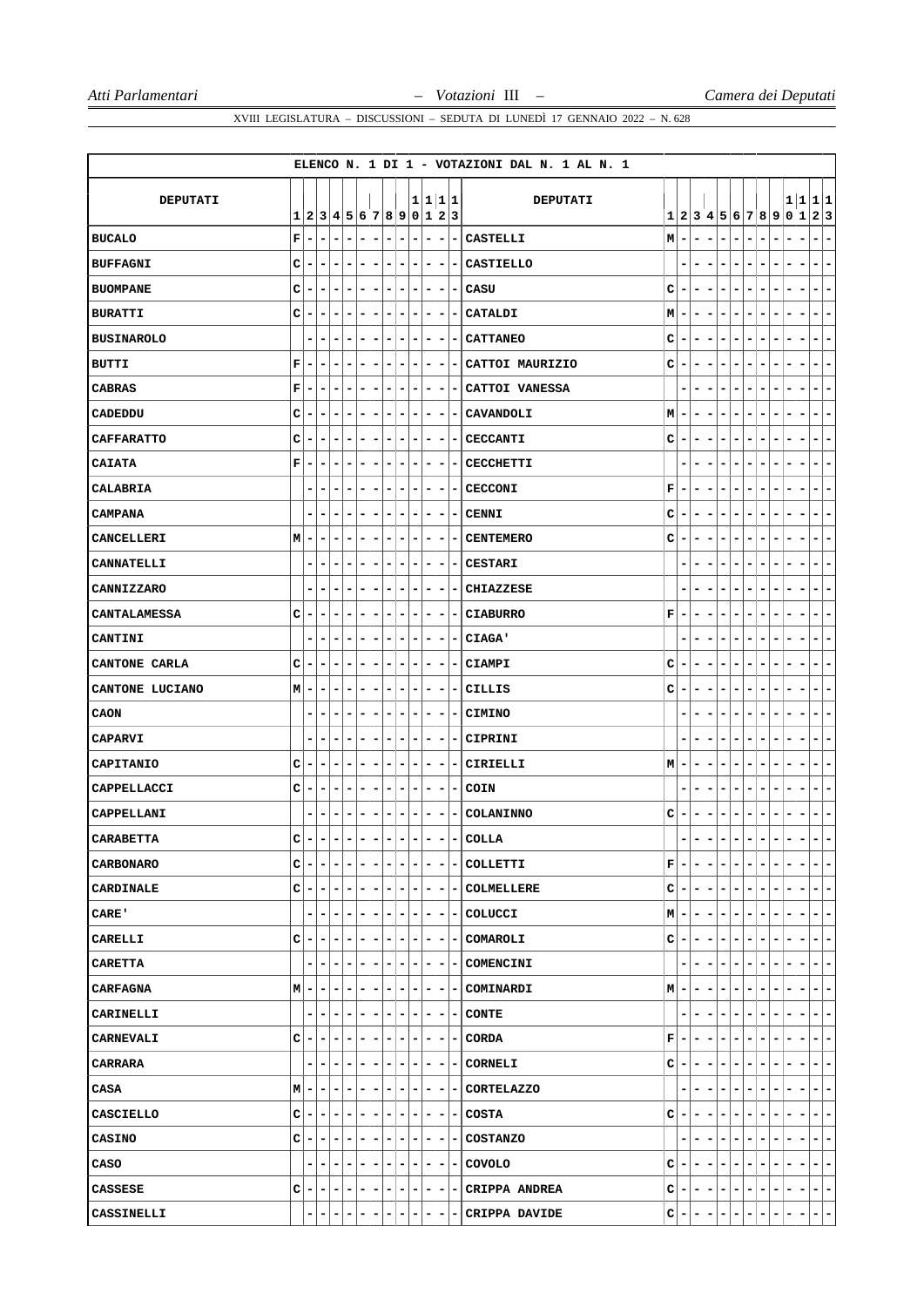|                        |             |                          |                           |                              |                                                          |                |                                                          |                          |                          |         |                              |                          |     | ELENCO N. 1 DI 1 - VOTAZIONI DAL N. 1 AL N. 1 |    |     |       |                          |                |    |                          |                          |                                 |                       |                                            |
|------------------------|-------------|--------------------------|---------------------------|------------------------------|----------------------------------------------------------|----------------|----------------------------------------------------------|--------------------------|--------------------------|---------|------------------------------|--------------------------|-----|-----------------------------------------------|----|-----|-------|--------------------------|----------------|----|--------------------------|--------------------------|---------------------------------|-----------------------|--------------------------------------------|
| DEPUTATI               |             |                          |                           |                              |                                                          |                |                                                          |                          |                          | 1 1 1 1 |                              |                          |     | DEPUTATI                                      |    |     |       |                          |                |    |                          |                          |                                 |                       | 1 1 1 1                                    |
|                        |             |                          | 1 2 3 4 5 6 7 8 9 0 1 2 3 |                              |                                                          |                |                                                          |                          |                          |         |                              |                          |     |                                               |    |     |       |                          |                |    |                          |                          |                                 | 1 2 3 4 5 6 7 8 9 0 1 | 2 3                                        |
| <b>CRISTINA</b>        |             |                          | -                         |                              | $\overline{a}$<br>-                                      |                | $\overline{\phantom{a}}$<br>-                            | -                        | -                        |         | $\overline{\phantom{a}}$     | -                        |     | - DI LAURO                                    |    |     |       | -                        | -              |    |                          | -                        | ۰                               |                       | $\overline{\phantom{a}}$<br>-              |
| CRITELLI               |             |                          |                           |                              | -                                                        |                |                                                          | -                        |                          | ۰       | ۰                            | ۰                        |     | - DI MAIO LUIGI                               | мI | ۰   |       |                          |                |    |                          |                          |                                 |                       | $\qquad \qquad \blacksquare$<br>-          |
| CUBEDDU                | c           | -                        | ۰                         | ۰                            | -<br>-                                                   |                | ۰<br>$\overline{\phantom{a}}$                            | -                        | ۰                        |         | -                            | $\overline{\phantom{a}}$ |     | - DI MAIO MARCO                               | c  | ۰   | ۰     | $\overline{\phantom{0}}$ | -              | -  | $\overline{a}$           | -                        |                                 |                       | -<br>-                                     |
| <b>CUNIAL</b>          |             |                          | ۰                         |                              | -<br>-                                                   |                | ۰<br>۰                                                   | ۰                        | ۰                        |         | ۰                            | -                        | ۰.  | DI MURO                                       |    |     |       |                          |                |    |                          | -                        |                                 |                       | -<br>-                                     |
| CURRO'                 | c           | -                        | ۰                         | -                            | -<br>۳                                                   |                | -<br>۰                                                   | ۰                        | ۰                        |         | ۰                            | ۰                        | -   | DI SAN MARTINO LORENZATO                      |    | ٠   | ۰     |                          |                | -  | -                        |                          |                                 |                       | -<br>-                                     |
| <b>DADONE</b>          | М           |                          | ۰                         |                              | ۰<br>-                                                   |                | ۰<br>-                                                   | -                        | ۰                        |         | ۰                            | -                        | ٠   | <b>DI SARNO</b>                               | с  | ۰   | -     |                          |                |    |                          |                          |                                 |                       | -<br>۰                                     |
| <b>DAGA</b>            | c           |                          | -                         | -                            | -<br>-                                                   |                | -<br>۰                                                   | -                        | -                        |         | -                            | -                        | -   | DI STASIO                                     | c  | -   |       |                          |                |    | ٠                        | -                        | ۰                               |                       | ۳                                          |
| DAL MORO               | c           | -                        | ۰                         | ۰                            | -<br>۳                                                   |                | ۰<br>-                                                   | -                        | ۰                        |         | ۰                            | ۰                        | - 1 | <b>DI STEFANO</b>                             | M  | ۰   | -     | -                        | -              | ۰  | -                        | -                        |                                 |                       | -<br>-                                     |
| <b>D'ALESSANDRO</b>    | c           |                          | -                         | -                            | -<br>-                                                   |                | -<br>-                                                   | -                        | ۰                        |         | ۰                            | -                        | -   | <b>DIENI</b>                                  |    |     | -     |                          |                |    | $\overline{a}$           | -                        | -                               |                       | -<br>-                                     |
| DALL'OSSO              | C           |                          | -                         | -                            | -<br>-                                                   |                | -<br>-                                                   | -                        |                          | -       | ۰                            | $\overline{\phantom{a}}$ | ۰.  | <b>D'INCA'</b>                                | c  | -   |       |                          | -              |    | $\overline{a}$           | -                        |                                 |                       | -                                          |
| <b>D'AMBROSIO</b>      |             | -                        | ۰                         | -                            | -<br>-                                                   |                | ۰<br>-                                                   | -                        | ۰                        |         | ۰                            | ۰                        |     | - D'IPPOLITO                                  | с  | ۰   | -     | -                        | ۰              | -  | ۰                        |                          |                                 |                       | -<br>۰                                     |
| DARA                   | c           |                          | ۰                         | -                            | -<br>-                                                   |                | -<br>-                                                   | -                        | -                        |         | -                            | -                        | -   | <b>DONINA</b>                                 | c  | -   |       |                          |                |    | ۰                        |                          |                                 |                       | -<br>-                                     |
| <b>D'ARRANDO</b>       | М           |                          | -                         | -                            | -<br>-                                                   |                | -<br>-                                                   | -                        | -                        |         | -                            | -                        | ۰   | <b>DONNO</b>                                  | c  | -   | -     | -                        | -              | -  | $\overline{a}$           | -                        | ۰                               |                       | -<br>۰                                     |
| <b>D'ATTIS</b>         | с           | -                        | ۰                         | -                            | ۰<br>-                                                   |                | ۰<br>-                                                   | -                        | ۰                        |         | ۰                            | ۰                        | ۰   | DONZELLI                                      | F  | ۰   |       | $\overline{a}$           | -              |    | $\overline{a}$           |                          |                                 |                       | -<br>-                                     |
| DE ANGELIS             | c           |                          | -                         |                              | -                                                        |                | -                                                        | -                        |                          |         | ۰                            | -                        |     | <b>DORI</b>                                   | c  | -   |       |                          |                |    |                          |                          |                                 |                       |                                            |
| DE CARLO               | C           | ۰                        | ۰                         | -                            | -<br>-                                                   |                | ۰<br>-                                                   | -                        | ۰                        |         | -                            | -                        | -   | ORSO 'U                                       | с  | -   | -     | -                        | ۰              | -  | -                        | -                        | ۰                               |                       | ۰<br>-                                     |
| DE FILIPPO             | с           |                          | ۰                         | -                            | ۰<br>-                                                   |                | ۰<br>-                                                   | -                        |                          | ۰       | -                            | -                        | -   | <b>DURIGON</b>                                |    |     | -     | -                        | ۰              |    | -                        | -                        | ٠                               |                       | -<br>-                                     |
| DE GIORGI              |             |                          | ۰                         |                              | ۰                                                        |                | -<br>۰                                                   | ۰                        | ۰                        |         | ۰                            | -                        | -   | <b>D'UVA</b>                                  | c  | ٠   |       |                          |                |    | ٠                        |                          |                                 |                       | ۰<br>-                                     |
| DE GIROLAMO            |             | ۰                        | ۰                         | -                            | ۰<br>-                                                   |                | ۰<br>-                                                   | -                        | ۰                        |         | -                            | -                        | ۰   | EHM                                           |    |     | -     |                          |                | -  | ۰                        | -                        |                                 |                       | ۰<br>۰                                     |
| DE LORENZIS            |             |                          | -                         | -                            | -<br>۰                                                   |                | ۰<br>-                                                   | ۰                        | -                        |         | ۰                            | ۰                        | -   | EMILIOZZI                                     |    |     |       |                          | -              |    |                          | -                        |                                 |                       | -                                          |
| DE LORENZO             | с           | -                        | ۰                         | -                            | -<br>۰                                                   |                | ۰<br>-                                                   | -                        | ۰                        |         | -                            | -                        | -   | <b>ERMELLINO</b>                              | c  | -   |       |                          |                |    | -                        |                          |                                 |                       | -<br>-                                     |
| DE LUCA                | с           |                          | -                         |                              | -<br>-                                                   |                | ۰<br>-                                                   | -                        | ۰                        |         | -                            | -                        | Ξ.  | <b>FANTINATI</b>                              | с  | ۰   |       |                          |                |    | $\overline{a}$           |                          |                                 |                       | -<br>-                                     |
| DE MARIA               | c           |                          | -                         | -                            | -<br>-                                                   |                | ۰<br>-                                                   | -                        | -                        |         | ۰                            | -                        | ۰   | <b>FANTUZ</b>                                 | c  | -   | -     |                          | -              |    |                          | -                        |                                 |                       |                                            |
| DE MARTINI             |             | -                        | ۰                         |                              | -<br>۰                                                   |                | -<br>-                                                   | -                        | -                        |         | ۰                            | -                        | ۰   | <b>FARO</b>                                   |    |     |       |                          |                |    |                          |                          |                                 |                       | -<br>-                                     |
| DE MENECH              | $\mathbf C$ | -                        | -                         | $\qquad \qquad \blacksquare$ | $\overline{\phantom{a}}$<br>$\qquad \qquad \blacksquare$ |                | $\overline{\phantom{a}}$<br>$\qquad \qquad \blacksquare$ | -                        | -                        |         | $\qquad \qquad \blacksquare$ | -                        |     | $-$ FASANO                                    |    | ۰   | -     |                          |                | -  |                          |                          | -                               |                       | $\overline{\phantom{a}}$<br>-              |
| DE MICHELI             | c           | -                        | -                         |                              | $\overline{\phantom{a}}$                                 | - 1            | $\overline{\phantom{a}}$<br>$\overline{\phantom{a}}$     | $\sim$                   | Ξ.                       |         | $-1$                         | $\blacksquare$           |     | - FASCINA                                     |    |     |       |                          | -              |    | $\overline{\phantom{a}}$ | $\overline{\phantom{0}}$ |                                 |                       | -                                          |
| DE TOMA                | F           | $\overline{\phantom{a}}$ | $\blacksquare$            | $\overline{\phantom{a}}$     | $\overline{\phantom{0}}$                                 | $-1-$          | $-1$                                                     | $\blacksquare$           | $ - $                    |         |                              |                          |     | $- - $ $- $ FASSINA                           | c  |     | $-1-$ | $\overline{\phantom{a}}$ | ۰              | ۰  | -                        |                          | Ξ.<br>۰                         |                       | $\blacksquare$<br>$\overline{\phantom{a}}$ |
| <b>DEIANA</b>          | M -         |                          | $\blacksquare$            | $\overline{\phantom{a}}$     | $\overline{\phantom{a}}$                                 | ۰              | $\blacksquare$                                           | $-1-1$                   | $\blacksquare$           |         | $-1$                         | E.                       |     | - FASSINO                                     | M  | ۰   | ۰     | $\overline{\phantom{a}}$ |                | ۰  | -                        | -                        | ۰                               |                       | $- -$                                      |
| <b>DEIDDA</b>          | F           | -                        | E.                        | ۰                            | $\overline{\phantom{a}}$                                 | $-1-$          | $\blacksquare$                                           | $\overline{\phantom{a}}$ | $\overline{ }$           |         |                              |                          |     | $- - $ FATUZZO                                |    | ۰   |       | -                        | ۰              | ۰  | -                        | ۰                        | -<br>-                          | -                     | $\blacksquare$<br>$\overline{\phantom{a}}$ |
| DEL BARBA              | с           | -                        | ۰                         | $\overline{\phantom{a}}$     | н.                                                       | ٠              | ۰<br>$\overline{\phantom{0}}$                            | н.                       |                          | - 1     | $-1-$                        |                          |     | - FEDERICO                                    | c  | ٠   | ۰     | $\overline{\phantom{a}}$ | -              | ۰  | -                        |                          | Ξ.<br>۰                         | ۰                     | E.<br>H                                    |
| DEL BASSO DE CARO      |             |                          | ۰                         |                              |                                                          | ٠              | ٠<br>۰                                                   | ٠                        | ٠                        |         | -1-                          |                          |     | - FERRAIOLI                                   |    |     |       |                          |                |    |                          |                          |                                 |                       | -1-                                        |
| DEL GROSSO             | c           | н.                       | $-1-$                     |                              | $- - - $                                                 |                |                                                          | $-1-1-1$                 |                          |         |                              |                          |     | $- - $ FERRARESI                              |    | ٠   | -     |                          | ۰              | ۰. | -                        | $\overline{\phantom{a}}$ | ۰.<br>۰.                        | -                     | $-1-$                                      |
| DEL MONACO             |             | -                        | ÷.                        | $\overline{\phantom{a}}$     | $\overline{\phantom{0}}$<br>l – I                        | $\overline{ }$ |                                                          | $-1-$                    | $\blacksquare$           |         |                              |                          |     | $- - - $ FERRARI                              |    | -   | ۰     | $\overline{\phantom{a}}$ | ۰              | ۰  | Ξ.                       | ۰                        | Ξ.<br>۰                         | ۰                     | E.<br>$\overline{ }$                       |
| DEL SESTO              | с           | -                        | ٠                         | ۰                            | н.                                                       | ٠              | ۰<br>-                                                   | -                        | $\overline{\phantom{a}}$ |         | $-1$                         | $\overline{\phantom{a}}$ |     | $-$  FERRI                                    | c  | -   |       |                          |                |    |                          |                          |                                 |                       | $=$ $=$                                    |
| <b>DELLA FRERA</b>     |             | -                        | ÷.                        | $\overline{\phantom{a}}$     | $\overline{\phantom{0}}$                                 | $-1-$          |                                                          | $- - - $                 |                          |         |                              |                          |     | $- - - $ FERRO                                | F  | - 1 | -     | $\overline{\phantom{a}}$ | ۰              | ۰  |                          | -                        | -<br>-                          | -                     | $-1-$                                      |
| DELMASTRO DELLE VEDOVE | F           | ۰                        | ۰                         | ۰                            | ٠                                                        | ۰              | ۰<br>$\overline{a}$                                      | $\overline{\phantom{a}}$ | ۰                        |         | $-1-$                        |                          |     | - FIANO                                       |    |     | -     | Ξ.                       | -              | ۰  | Ξ.                       | -                        | ۰<br>۰                          | ۰                     | $=$ $=$                                    |
| DELRIO                 |             |                          | ۰                         | ۰                            | $\overline{\phantom{a}}$                                 | ۰.             | ۰<br>$\overline{\phantom{a}}$                            | ۰                        | ٠                        |         | -1-                          |                          |     | - FICARA                                      |    |     |       |                          |                |    | -                        |                          |                                 |                       | $- -$                                      |
| <b>D'ERAMO</b>         |             | ۰                        | $-1$                      | $\overline{ }$               | $-1-1-1$                                                 |                |                                                          |                          |                          |         |                              |                          |     | $ - - - - $ FIORAMONTI                        |    | ۰   | ۰     |                          | ۰              | ۰  | Ξ.                       | ۰                        | ۰.<br>$\overline{\phantom{0}}$  |                       | $=$ $=$                                    |
| <b>D'ETTORE</b>        | c           | -                        | $\overline{\phantom{0}}$  | ٠                            | $- - - $                                                 |                |                                                          | $- - - $                 |                          |         |                              |                          |     | $- - FIORINI$                                 | M  | - 1 | ۰.    | $\blacksquare$           | $\blacksquare$ | ۰  | $\overline{a}$           | $\blacksquare$           | - 1<br>$\overline{\phantom{a}}$ | -                     | $-1-$                                      |
| DI GIORGI              |             |                          | Ξ.                        |                              | Ξ.                                                       |                |                                                          |                          |                          |         |                              |                          |     | <b>FITZGERALD NISSOLI</b>                     | с  | ٠   | т.    | $\overline{\phantom{a}}$ |                | -  | ۰.                       | -                        | -<br>т.                         |                       | $ -$                                       |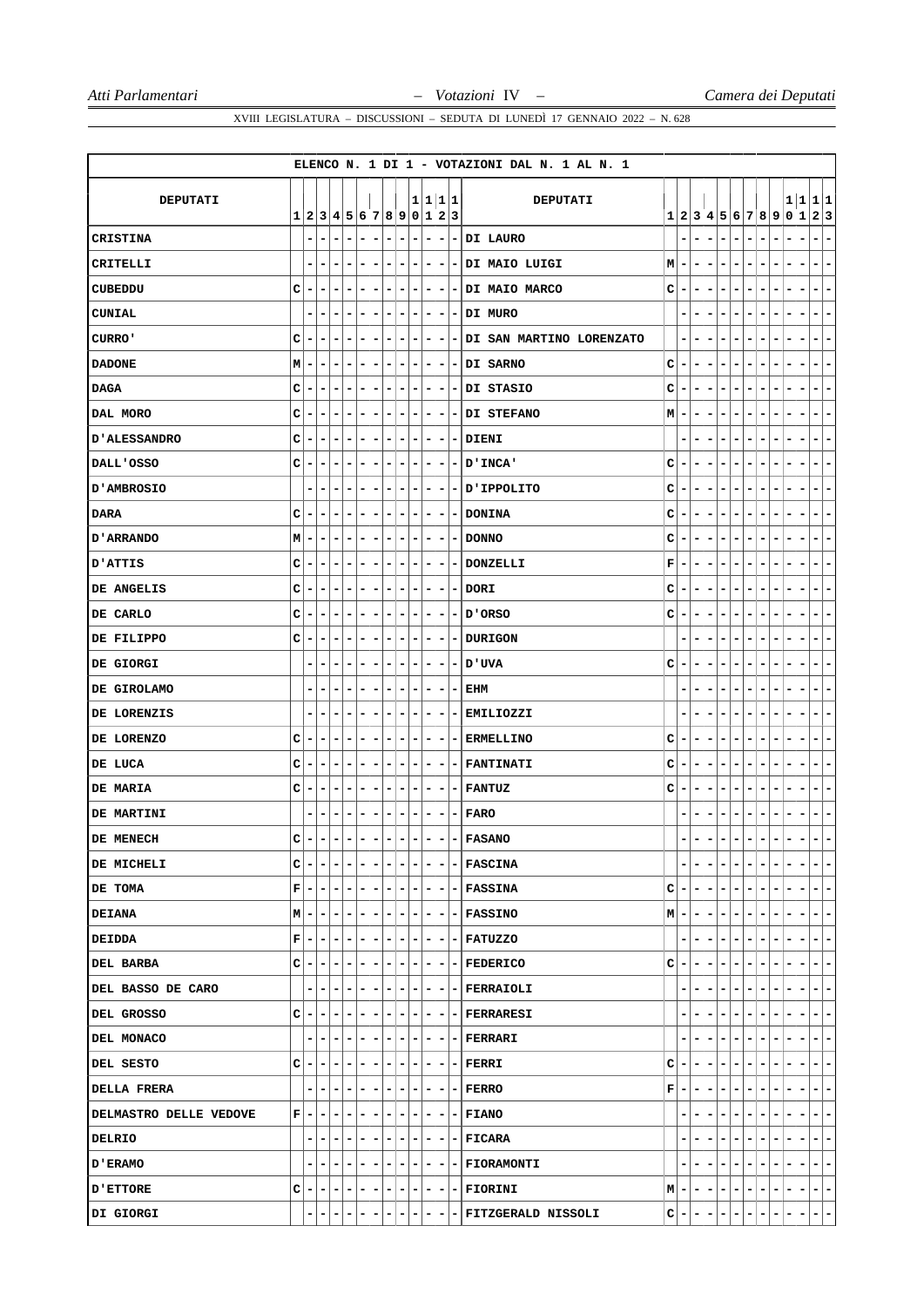|                     |             |                          |                           |                          |                          |                          |   |                              |   |   |                              |                          |                          |                | ELENCO N. 1 DI 1 - VOTAZIONI DAL N. 1 AL N. 1 |   |                              |   |                              |   |        |                                   |   |                |   |                                      |
|---------------------|-------------|--------------------------|---------------------------|--------------------------|--------------------------|--------------------------|---|------------------------------|---|---|------------------------------|--------------------------|--------------------------|----------------|-----------------------------------------------|---|------------------------------|---|------------------------------|---|--------|-----------------------------------|---|----------------|---|--------------------------------------|
|                     |             |                          |                           |                          |                          |                          |   |                              |   |   |                              |                          |                          |                |                                               |   |                              |   |                              |   |        |                                   |   |                |   |                                      |
| DEPUTATI            |             |                          | 1 2 3 4 5 6 7 8 9 0 1 2 3 |                          |                          |                          |   |                              |   |   | 1 1 1 1                      |                          |                          |                | <b>DEPUTATI</b>                               |   |                              |   |                              |   |        |                                   |   |                |   | 1 1 1 1<br>1 2 3 4 5 6 7 8 9 0 1 2 3 |
| <b>FLATI</b>        | c           | -                        | -                         | $\overline{\phantom{0}}$ | -                        | ٠                        | - | $\overline{\phantom{a}}$     | - | - | $\qquad \qquad \blacksquare$ | -                        |                          | ۰              | <b>GIACCONE</b>                               | c | $\qquad \qquad \blacksquare$ | - | $\blacksquare$               | - | -      | $\blacksquare$<br>-               | - | ۰              | - | $\qquad \qquad \blacksquare$<br>-    |
| FOGLIANI            |             |                          | -                         |                          | $\overline{a}$           | -                        | ۰ | -                            | ۳ | - | -                            | -                        |                          | -              | <b>GIACHETTI</b>                              | c | ۰                            |   |                              |   |        |                                   |   |                |   | $\overline{\phantom{0}}$<br>-        |
| FONTANA GREGORIO    | C           | -                        | -                         | -                        | -                        | $\overline{a}$           | ۰ | $\qquad \qquad \blacksquare$ | - | - | -                            | -                        | $\overline{\phantom{a}}$ |                | <b>GIACOMETTI</b>                             | M | ۰                            | - | $\qquad \qquad \blacksquare$ | - | ۰      | -<br>$\overline{\phantom{a}}$     | - | ۰              | - | $\qquad \qquad \blacksquare$<br>۰    |
| FONTANA ILARIA      | М           | -                        | -                         | -                        | ۰                        | -                        | - | -                            | ۰ | ۰ | -                            | $\overline{\phantom{a}}$ |                          | -              | <b>GIACOMETTO</b>                             |   |                              | - |                              |   |        |                                   |   |                |   | -<br>-                               |
| FONTANA LORENZO     | М           |                          | ۰                         |                          |                          | -                        | - | -                            |   |   | ۰                            | -                        |                          |                | <b>GIACOMONI</b>                              | c | ۰                            |   |                              |   |        |                                   |   |                |   | -<br>-                               |
| FORCINITI           | $\mathbf F$ | ۰                        | -                         | ۰                        | ۰                        | ٠                        | ۰ | ۰                            | ۰ | ۰ | ۰                            | -                        |                          | -              | <b>GIANNONE</b>                               | F | ۰                            | - | -                            | ۰ | ۰      | -<br>-                            |   |                |   | ۰<br>۰                               |
| FORMENTINI          | C           | -                        | -                         | -                        | -                        | -                        | ۰ | -                            | ۰ | - | ۰                            | -                        | -                        |                | <b>GIARRIZZO</b>                              | М | ٠                            | - | -                            | - | -      | -<br>$\overline{a}$               |   | -              | - | -<br>۰                               |
| <b>FORNARO</b>      | C           |                          | ۰                         | -                        | -                        | -                        | - | -                            | - | - | -                            | -                        | -                        |                | GIGLIO VIGNA                                  |   | ۰                            | - |                              |   |        | -                                 |   |                |   | ۰<br>-                               |
| <b>FOSCOLO</b>      | C           |                          | ۰                         | -                        | ۰                        | -                        | ۰ | -                            | - | ۰ | -                            | -                        |                          | -              | <b>GIORDANO</b>                               |   |                              | ۰ |                              | - | -<br>۰ | -                                 |   | ۰              |   | ۰<br>۰                               |
| FOTI                |             |                          | -                         |                          | -                        | -                        | ۰ | -                            | - | - | ۰                            | -                        | -                        |                | <b>GIORGETTI</b>                              | M | -                            |   |                              | - |        | -<br>۰                            |   |                |   | -<br>-                               |
| <b>FRACCARO</b>     |             | -                        | ۰                         | -                        | -                        | ۰                        | - | -                            | ۰ | - | -                            | -                        | -                        |                | <b>GIORGIS</b>                                | c | ۰                            | - | -                            | - | -      | $\overline{a}$<br>-               |   |                |   | ۰<br>-                               |
| FRAGOMELI           |             | -                        | -                         |                          | -                        | -                        | - | -                            | - | - | -                            | -                        |                          | -              | <b>GIULIANO</b>                               | с | ٠                            |   |                              |   |        |                                   |   |                |   | -<br>-                               |
| FRAILIS             |             |                          | -                         | -                        | -                        | -                        | - | -                            | - | - | ۰                            | -                        |                          |                | <b>GIULIODORI</b>                             |   | ٠                            |   |                              | - | ۰      | -                                 |   |                |   | -<br>-                               |
| <b>FRANCESCHINI</b> | М           | ۰                        | ۰                         | -                        | ۰                        | -                        | ۰ | -                            | ۰ | ۰ | -                            | -                        |                          | -              | <b>GOBBATO</b>                                |   |                              | - | -                            |   | -      | -                                 |   |                |   | -<br>-                               |
| FRASSINETTI         | $\mathbf F$ |                          | ۰                         | -                        | -                        | -                        | - | -                            | ۳ | - | -                            | -                        |                          | -              | <b>GOLINELLI</b>                              | M | ٠                            | - | -                            |   |        | $\qquad \qquad \blacksquare$<br>- |   | ۰              |   | -<br>-                               |
| FRASSINI            | C           |                          | -                         | -                        | $\overline{\phantom{a}}$ | -                        | - | $\overline{\phantom{a}}$     | - | - | -                            | -                        |                          |                | <b>GRANDE</b>                                 | M | ۰                            |   |                              | ۳ | -      | $\overline{a}$<br>-               |   |                |   | $\qquad \qquad \blacksquare$<br>-    |
| <b>FRATE</b>        |             | -                        | ۰                         | -                        | -                        | -                        | ۰ | -                            | - | - | ۰                            | -                        |                          | -              | <b>GRIBAUDO</b>                               | c | ۰                            | - |                              |   | -<br>۰ |                                   |   |                |   | ۰<br>-                               |
| FRATOIANNI          |             |                          | ۰                         |                          |                          | -                        | - |                              | - |   | ۰                            | -                        |                          |                | <b>GRILLO</b>                                 |   |                              |   |                              |   |        |                                   |   |                |   | -<br>-                               |
| <b>FREGOLENT</b>    | C           | ۰                        | -                         | -                        | ۰                        | -                        | ۰ | ۰                            | - | ۰ | -                            | -                        | ۰                        |                | GRIMALDI                                      |   | ۰                            | - | -                            | ۰ | ۰      | -<br>-                            | - | -              | - | ۰<br>-                               |
| <b>FRUSONE</b>      | M           | -                        | ۰                         | -                        | ۰                        | -                        | - | -                            | - | - | -                            | -                        | -                        |                | GRIMOLDI                                      | М | ۰                            | - | -                            | - | -      | $\overline{a}$<br>-               |   |                | - | ۰<br>-                               |
| <b>FURGIUELE</b>    |             |                          | -                         |                          |                          | -                        | - |                              | ۰ |   | ۰                            |                          |                          |                | <b>GRIPPA</b>                                 | c | ۰                            |   |                              |   |        |                                   |   |                |   | -<br>-                               |
| <b>FUSACCHIA</b>    |             | ۰                        | -                         | -                        | ۰                        | -                        | ۰ | -                            | - | ۰ | -                            | -                        |                          | ۰              | <b>GUBITOSA</b>                               | с | -                            | - | -                            | - | ۰<br>- | -                                 |   | ۰              |   | ۰<br>۰                               |
| <b>GADDA</b>        | c           | ۰                        | -                         | -                        | ۰                        | -                        | - | -                            | - | - | -                            | -                        |                          | -              | <b>GUERINI</b>                                | М | ۰                            | - | -                            | - | -      | $\overline{a}$<br>-               |   |                | - | -<br>-                               |
| GAGLIARDI           |             |                          | ٠                         |                          |                          |                          |   |                              |   |   |                              |                          |                          |                | <b>GUSMEROLI</b>                              |   |                              |   |                              |   |        |                                   |   |                |   | -<br>-                               |
| <b>GAGNARLI</b>     | C           | $\overline{\phantom{0}}$ | -                         | -                        | ۰                        | $\overline{\phantom{0}}$ | ۰ | $\equiv$                     | - | - | $\blacksquare$               | -                        |                          | $\blacksquare$ | <b>IANARO</b>                                 | c | $\overline{\phantom{0}}$     | ۰ | $\overline{\phantom{a}}$     | - | -      | -<br>$\overline{\phantom{a}}$     | - | $\blacksquare$ | - | $\overline{\phantom{a}}$<br>۰        |
| <b>GALANTINO</b>    | F           |                          | ۰                         |                          | -                        | -                        | - | -                            | - | - |                              | -                        |                          | -              | IEZZI                                         | с | -                            |   |                              | ۳ |        | $\blacksquare$<br>-               |   |                |   | $\qquad \qquad \blacksquare$<br>-    |
| <b>GALIZIA</b>      | c           | -                        | -                         |                          |                          | -                        |   | -                            | - | ۰ | ۰                            | -                        |                          | -              | <b>INCERTI</b>                                | c | -                            |   |                              |   |        |                                   |   |                |   | $\overline{\phantom{a}}$<br>-        |
| <b>GALLI</b>        |             | -                        | -                         | ۰                        | -                        | -                        | - | $\overline{\phantom{0}}$     | - | - | -                            | $\overline{\phantom{a}}$ |                          | -              | <b>INVERNIZZI</b>                             | М | ۰                            | ۰ |                              | - | Ξ.     |                                   |   |                |   | -<br>۰.                              |
| <b>GALLINELLA</b>   | М           |                          | -                         |                          | -                        | -                        | ۰ | -                            | - | ۰ | ۰                            | -                        |                          | ۰              | INVIDIA                                       | с | $\overline{\phantom{a}}$     |   |                              | - |        | -                                 |   |                |   | -<br>۰                               |
| <b>GALLO</b>        | c           | ۰                        | ۰                         |                          | -                        | -                        | ۰ | -                            | ۰ | ۰ | ۰                            | -                        |                          | ۰.             | IORIO                                         |   | ۰                            | - |                              |   |        | -                                 |   |                |   | -<br>۰                               |
| <b>GARAVAGLIA</b>   | M           |                          |                           |                          | -                        | -                        | ۰ |                              | - | ۰ | ۰                            | -                        |                          | ۰              | <b>IOVINO</b>                                 | с | ۰                            |   |                              |   |        |                                   |   |                |   | -<br>۰                               |
| GARIGLIO            | c           |                          | ۰                         |                          | ۰                        | -                        | ۰ | ۰                            | - | - | -                            | -                        |                          | -              | <b>LA MARCA</b>                               | c | -                            |   |                              | - |        |                                   |   |                |   | ۰                                    |
| <b>GASTALDI</b>     |             | -                        | ۰                         |                          | -                        | ۳                        | ۰ | -                            | - | ۰ | ۰                            | ۰                        |                          | Ξ.             | <b>L'ABBATE</b>                               | с | ۰                            | - | -                            |   | ۰      |                                   |   |                |   | ۰.<br>۰                              |
| GAVA                | M           |                          | -                         |                          | -                        | -                        | - | -                            | - | ۰ | -                            | -                        |                          | -              | LABRIOLA                                      | с | -                            |   |                              |   |        | -                                 |   |                |   | ۰<br>۰                               |
| <b>GEBHARD</b>      | М           | -                        | ۰                         | -                        | ۰                        | -                        | ۰ | -                            | - | ۰ | -                            | -                        |                          | ۰              | LACARRA                                       |   | ۰                            | - |                              | - | -      | $\overline{a}$<br>-               |   |                |   | ۰<br>۰                               |
| <b>GELMINI</b>      | Μ           | -                        | ۰                         | -                        | -                        | -                        | ۰ | -                            | - | ۰ | ۰                            | ۰                        |                          | -              | LAPIA                                         | М | ۰                            | ۰ |                              | ۰ | ۰.     | -                                 |   |                |   | ۰.<br>۰                              |
| <b>GEMMATO</b>      | F           |                          | -                         |                          | -                        | -                        | ۰ | -                            | - | - | -                            | -                        |                          | -              | LATTANZIO                                     | с | ۰                            |   |                              |   |        |                                   |   |                |   | -                                    |
| <b>GENTILE</b>      | C           | -                        | ۰                         |                          | ۰                        | -                        | ۰ | -                            | - | ۰ | ۰                            | -                        |                          | -              | LAZZARINI                                     |   | ۰                            | - |                              |   | -      | -<br>-                            |   |                |   | -<br>۰                               |
| <b>GERARDI</b>      |             | -                        | ۰                         | ۰                        | ۰                        | ۰                        | ۰ | ۰                            | - | ۰ | ۰                            | $\overline{\phantom{a}}$ |                          | ۰.             | <b>LEGNAIOLI</b>                              |   |                              | - | -                            | - | ۰      | $\overline{\phantom{a}}$<br>-     | - | -              | - | Ξ.<br>۰                              |
| <b>GERMANA'</b>     | c           |                          | -                         |                          | $\overline{\phantom{a}}$ | -                        | ۰ | -                            | - | ۰ | -                            | -                        |                          | -              | LEPRI                                         | с | ۰                            |   |                              |   |        | -                                 |   |                |   | $\overline{\phantom{a}}$<br>۳        |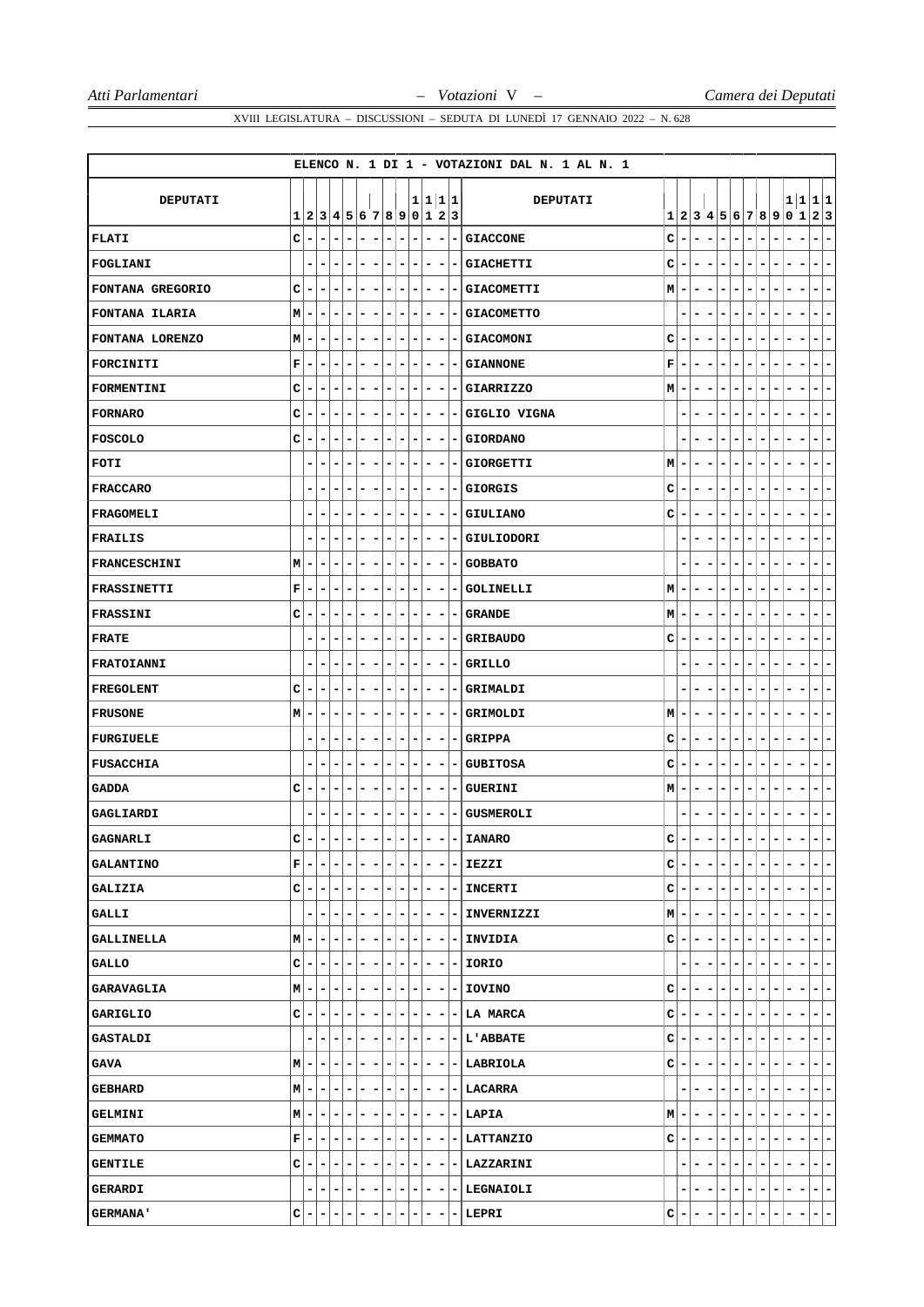|                      |   |   |                           |   |                |   |   |                          |   |   |   |                              |         | ELENCO N. 1 DI 1 - VOTAZIONI DAL N. 1 AL N. 1 |              |                          |   |                          |   |                       |                              |         |   |   |                                     |
|----------------------|---|---|---------------------------|---|----------------|---|---|--------------------------|---|---|---|------------------------------|---------|-----------------------------------------------|--------------|--------------------------|---|--------------------------|---|-----------------------|------------------------------|---------|---|---|-------------------------------------|
|                      |   |   |                           |   |                |   |   |                          |   |   |   |                              |         |                                               |              |                          |   |                          |   |                       |                              |         |   |   |                                     |
| DEPUTATI             |   |   | 1 2 3 4 5 6 7 8 9 0 1 2 3 |   |                |   |   |                          |   |   |   |                              | 1 1 1 1 | <b>DEPUTATI</b>                               |              |                          |   |                          |   | 1 2 3 4 5 6 7 8 9 0 1 |                              |         |   |   | 1 1 1 1<br> 2 3                     |
| LETTA                |   | - | $\qquad \qquad -$         | - | $\blacksquare$ | - | ۰ | $\overline{\phantom{0}}$ | - | - | ۰ | -                            | -       | MARIANI                                       | $\mathbf C$  | $\overline{\phantom{0}}$ | - | $\blacksquare$           | ۳ |                       | $\overline{\phantom{0}}$     | -       | ۰ | - | -<br>$\qquad \qquad \blacksquare$   |
| LIBRANDI             |   |   | ۰                         |   | -              | ۰ | ۰ | -                        | ۰ | ۰ | - | -                            | ۰       | <b>MARIN</b>                                  | $\mathbf C$  | ۰                        | - | $\overline{a}$           | - | -                     | $\overline{a}$               | -       | - | - | ۰<br>-                              |
| LICATINI             | C |   | -                         |   | -              | - | - |                          | - | - | - | -                            |         | - MARINO                                      | с            | ۰                        |   |                          |   |                       |                              |         |   |   | -<br>-                              |
| LIUNI                | М |   | -                         | - | -              | - | - | -                        | - | - | - | -                            | -       | <b>MARROCCO</b>                               | c            | -                        |   |                          |   |                       | ٠                            | -       |   |   | -<br>-                              |
| LIUZZI               | с | ۰ | ۰                         | ۰ | ۰              | ۳ | ۰ | ۰                        | - | ۰ | - | ۰                            |         | - MARTINCIGLIO                                |              | ۰                        | - | -                        |   | -                     | -                            | -       |   |   | -<br>-                              |
| LO MONTE             |   | - | -                         | - | -              | - | - | -                        | - | - | - | -                            | ۰       | <b>MARTINO</b>                                |              |                          | - | -                        |   |                       | -                            | -       | - |   | -<br>-                              |
| LOLINI               | C | - | -                         | - | ۰              | - | - | -                        | - | - | - | -                            |         | <b>MARZANA</b>                                |              | ۰                        | - |                          | - | -                     | $\overline{a}$               | -       | ۰ | - | -<br>-                              |
| LOLLOBRIGIDA         | М | - | ۰                         | - | ۰              | - | ۰ | -                        | ۰ | ۰ | - | -                            | -       | <b>MASCHIO</b>                                | F            | ۰                        | ۰ | -                        | ۰ | -                     | ۰                            | -       |   |   | -<br>-                              |
| <b>LOMBARDO</b>      |   |   | ۰                         | - | -              | - | - | -                        | ۳ | - | ۰ | -                            | Ξ.      | MASI                                          | c            | -                        | - |                          | - |                       | ۰                            | -       |   |   | -<br>-                              |
| <b>LONGO</b>         |   | - | -                         | - | -              | - | ۰ | -                        | - | - | ۰ | -                            | Ξ.      | <b>MATURI</b>                                 |              | ۰                        | - |                          | - | -                     | $\overline{a}$               | -<br>-  | ۰ | - | -<br>-                              |
| LOREFICE             | c | ۰ | -                         | - | -              | - | - | -                        | - | ۰ | - | -                            | -       | <b>MAURI</b>                                  | c            | -                        | - | $\overline{a}$           | - | -                     | $\overline{a}$               | -       |   |   | -<br>-                              |
| <b>LORENZIN</b>      | c |   | -                         | - | -              | - | - | -                        | - | - | ۰ | -                            |         | MAZZETTI                                      | c            | ۰                        |   |                          |   |                       | ۰                            |         |   |   | -<br>-                              |
| <b>LORENZONI EVA</b> | C | ۰ | -                         | - | -              | - | - | -                        | - | ۰ | ۰ | $\qquad \qquad \blacksquare$ | ۰.      | MELICCHIO                                     | c            | -                        | - | $\overline{\phantom{a}}$ | - | ۰                     | $\blacksquare$               | -<br>-  | ۰ |   | -<br>۰                              |
| LORENZONI GABRIELE   | c | - | -                         | - | -              | - | - | -                        | - | - | - | -                            | ۰       | MELILLI                                       | M            | ۰                        | - | -                        | - | -                     | $\qquad \qquad \blacksquare$ | -       | - | - | -<br>۰                              |
| LOSACCO              | C |   | ۰                         | - | -              | - | - | -                        | - | - | - | -                            | -       | <b>MELONI</b>                                 |              |                          |   |                          |   |                       |                              |         |   |   | -<br>-                              |
| LOSS                 | c | - | ۰                         | - | ۰              | - | ۰ | -                        | - | ۰ | ۰ | -                            | ۰.      | <b>MENGA</b>                                  |              | ۰                        | ۰ |                          | - | -                     | ۰                            | -       | ۰ |   | -<br>Ξ.                             |
| LOTTI                |   |   | -                         | - | -              | - | ۰ | -                        | ۰ | ۰ | - | -                            | -       | MICELI                                        |              | ۰                        | - |                          | ۰ |                       |                              | -       |   |   | -<br>-                              |
| LOVECCHIO            | C | ۰ | ۰                         | - | ۰              | ۳ | - | ۰                        | - | ۰ | - | -                            | ۰.      | MICHELI                                       |              | ٠                        | ۰ | -                        | - | -                     | -                            | -       | ٠ | - | ۰<br>٠                              |
| <b>LUCASELLI</b>     | F |   | -                         | - | -              | - | - | -                        | - | - | ۰ | -                            | -       | MICILLO                                       |              | ۰                        | ۰ |                          |   |                       | ۰                            | -       |   |   | ۰<br>-                              |
| LUCCHINI             |   |   | -                         |   | -              | - | - | -                        | - | - | ۰ | -                            | -       | MIGLIORE                                      | c            | -                        |   |                          | - |                       | ٠                            | -       |   |   | -<br>-                              |
| LUCENTINI            | c | ۰ | ۰                         | - | ۰              | ۰ | ۰ | -                        | ۰ | ۰ | - | ۰                            |         | - MIGLIORINO                                  | с            | -                        | - | -                        | - | -                     | -                            | -       |   |   | -<br>-                              |
| LUPI                 | M |   | -                         | - | -              | - | ۰ | $\overline{\phantom{a}}$ | - | - | - | -                            |         | <b>- MILANATO</b>                             |              | ۰                        | - | -                        |   |                       | $\qquad \qquad \blacksquare$ | -       | - |   | -<br>-                              |
| MACCANTI             |   |   | -                         | - | -              | - | ۰ | -                        | - | ۰ | - | -                            | ۰       | <b>MINARDO</b>                                |              | ۰                        | - |                          | - | -                     | $\blacksquare$               | -       |   |   | -<br>-                              |
| MACINA               | M | ۰ | ۰                         | - | ۰              | ۳ | ۰ | -                        | ۰ | ۰ | ۰ | ۰                            |         | - MISITI                                      |              | ۰                        | - |                          |   |                       |                              |         |   |   | ۰<br>-                              |
| <b>MADIA</b>         | c |   | -                         | ۰ | -              |   |   |                          |   |   |   |                              | - 1     | MOLINARI                                      | $\mathbf{C}$ |                          |   |                          |   |                       |                              |         |   |   |                                     |
| MAGGIONI             | M |   | -                         |   |                | - | - | -                        | - | ۰ | - | $\overline{\phantom{a}}$     | ۰       | MOLLICONE                                     |              |                          |   |                          |   |                       | $\overline{a}$               | -       |   |   | ۰<br>-                              |
| MAGI                 | c | ۰ | ۰                         | ۰ | ۰              | ۰ | ۰ | ۰                        | ۰ | ۰ | ۰ | -                            |         | - MOLTENI                                     | м            | ۰                        | ۰ | $\overline{\phantom{a}}$ | - | ۰                     | $\overline{\phantom{a}}$     | -       | ٠ | - | ۰.<br>۰                             |
| <b>MAGLIONE</b>      | с |   | ۳                         |   |                | ۳ | ۰ | ۰                        | ۰ | ۰ | - | ۰                            |         | <b>- MONTARULI</b>                            | F            | -                        |   |                          |   |                       |                              |         |   |   | ۰<br>۰                              |
| <b>MAMMI</b>         |   | ۰ | -                         | - | -              | ٠ | ۰ | ۰                        | - | ۰ | ۰ | $\overline{\phantom{a}}$     | ۰.      | MOR                                           | M            | ۰                        |   | -                        | - | ۰                     | -                            | -<br>-  | - | - | -<br>- 1                            |
| MANCA ALBERTO        |   | - | ۰                         |   | ۰              | - | ۰ | ۰                        | ۰ | ۰ | ۰ | ٠                            |         | <b>- MORANI</b>                               | с            | ۰                        | - | ۰                        | - | Ξ.                    | -                            | -<br>۰  | - | - | ۰.<br>۰                             |
| MANCA GAVINO         | c |   | -                         |   |                | ۳ | - |                          | - | - | - | -                            |         | - MORASSUT                                    | c            | ۰                        |   |                          |   |                       |                              |         |   |   | ۰.<br>۳                             |
| <b>MANCINI</b>       | с | - | ۰                         |   | -              | ۰ | ۰ | -                        | - | ۰ | ۰ | ۰                            |         | - MORELLI                                     | М            | -                        |   | -                        | - | ۰                     | -                            | -<br>۰  | ٠ |   | ۰<br>۰.                             |
| <b>MANDELLI</b>      | M |   | ۰                         |   | -              | - | ۰ | ۰                        | ۰ | ۰ | - | -                            |         | - MORETTO                                     | с            | -                        | - | -                        | - | ۰                     | -                            | -       | ۰ | - | ۰<br>۳                              |
| <b>MANIERO</b>       | M | ۰ | ۰                         | - |                | ۳ | - | -                        | - | - | - | ۰                            |         | <b>- MORGONI</b>                              |              |                          |   |                          |   |                       |                              |         |   |   | ۰.<br>-                             |
| <b>MANTOVANI</b>     |   | - | ۰                         | - | -              | ۰ | ۰ | $\overline{\phantom{a}}$ | - | ۰ | ۰ | ۰                            |         | <b>-   MORRONE</b>                            | с            | -                        | - | -                        | - | -                     | $\overline{\phantom{0}}$     | -<br>۰. | ۰ |   | ۰<br>۰.                             |
| <b>MANZATO</b>       |   | - | -                         |   | ۰              | - | ۰ | -                        | - | ۰ | - | $\overline{\phantom{a}}$     |         | - MOSCHIONI                                   |              | ۰                        |   |                          | - |                       |                              | -       |   |   | -<br>۰                              |
| <b>MANZO</b>         |   | - | ۰                         | - | -              | ۳ | ۰ | -                        | - | ۰ | ۰ | ۰                            |         | <b>- MUGNAI</b>                               |              |                          |   |                          |   | -                     | -                            | -       |   |   | ۰.<br>-                             |
| <b>MARAIA</b>        | с |   |                           |   | ۰              | - | ۰ | -                        | - | ۰ | ۰ | $\overline{\phantom{a}}$     |         | - MULE'                                       | M            | ۰                        |   |                          |   |                       |                              |         |   |   | -<br>-                              |
| <b>MARATTIN</b>      | Μ |   | ۰                         | - | ۰              | ٠ | ۰ | ۰                        | ۰ | - | ۰ | -                            | ۰       | <b>MURA</b>                                   | M            | -                        | - | ۰                        | - | -                     | ۰                            | -<br>-  | - | - | ÷.<br>-                             |
| MARCHETTI            | с |   | ۰                         | - | -              | - | ٠ | ٠                        | ٠ | - | - | ۰                            | -       | MURELLI                                       | М            | -                        | ۰ | ۰                        | ۳ | ۰                     | -                            | ۳<br>۰  | ۳ | - | $\left( -\right)$<br>$\blacksquare$ |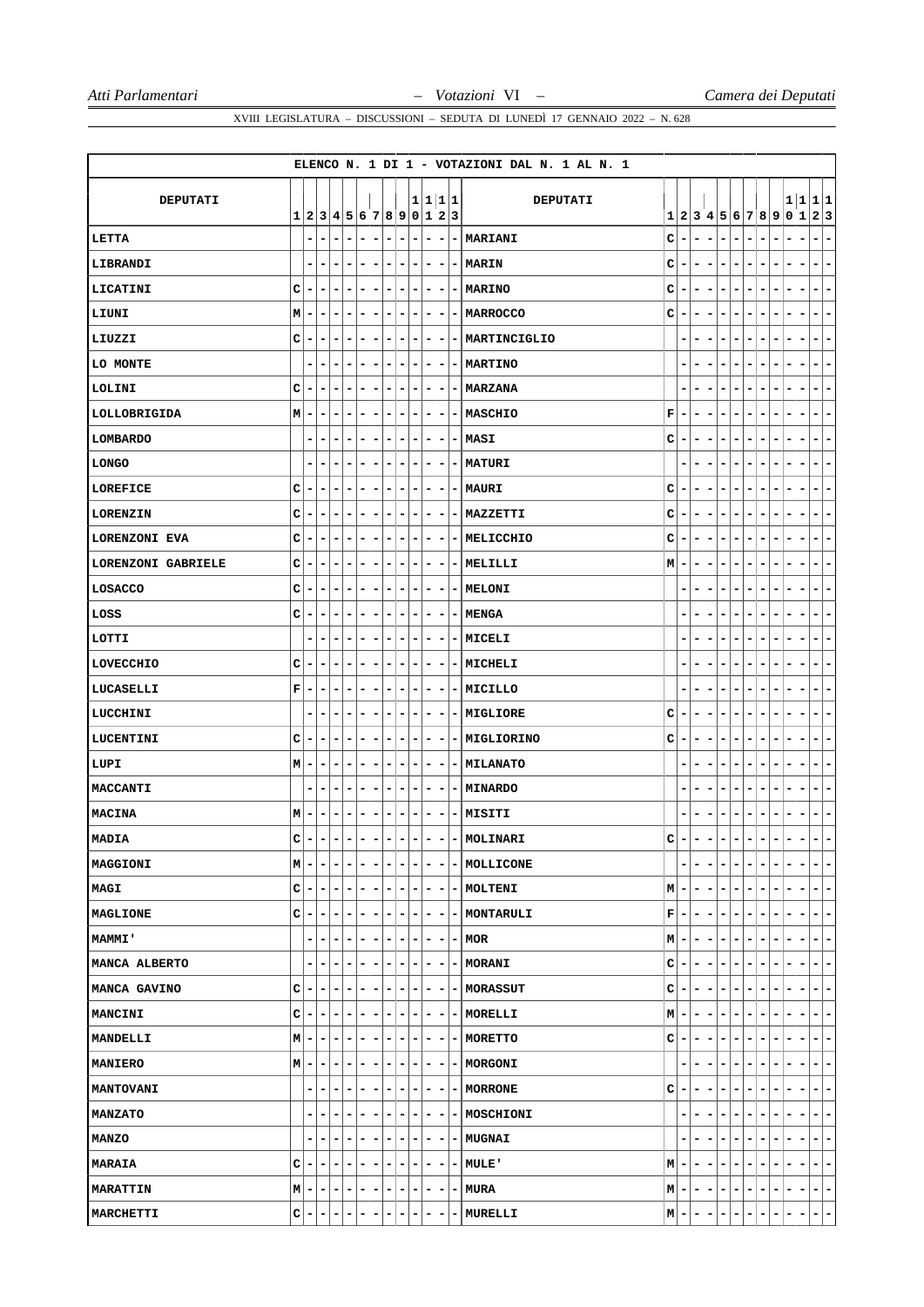|                    |              |   |                         |                          |                          |       |                          |                          |                              |                |                          |                          |         | ELENCO N. 1 DI 1 - VOTAZIONI DAL N. 1 AL N. 1 |   |                          |   |                          |   |                               |                               |    |     |   |                                            |
|--------------------|--------------|---|-------------------------|--------------------------|--------------------------|-------|--------------------------|--------------------------|------------------------------|----------------|--------------------------|--------------------------|---------|-----------------------------------------------|---|--------------------------|---|--------------------------|---|-------------------------------|-------------------------------|----|-----|---|--------------------------------------------|
| DEPUTATI           |              |   |                         |                          |                          |       |                          |                          |                              |                |                          |                          | 1 1 1 1 | <b>DEPUTATI</b>                               |   |                          |   |                          |   |                               |                               |    |     |   | 1 1 1 1                                    |
|                    | $\mathbf{1}$ |   | 2 3 4 5 6 7 8 9 0 1 2 3 |                          |                          |       |                          |                          |                              |                |                          |                          |         |                                               |   |                          |   |                          |   | 1 2 3 4 5 6 7 8 9             |                               |    | 0 1 |   | 2 3                                        |
| MURONI             |              | - | ۰                       |                          | $\overline{a}$           | -     | -                        | -                        | -                            | -              | Ē,                       | -                        | -       | PELLA                                         |   |                          | - | -                        | - | $\blacksquare$                | -                             |    | ۰   | - | $\overline{\phantom{a}}$<br>-              |
| MUSELLA            |              |   |                         |                          |                          | -     |                          |                          |                              | -              | -                        | -                        | -       | PELLICANI                                     |   |                          |   |                          |   |                               |                               |    |     |   | $\qquad \qquad \blacksquare$<br>-          |
| <b>NAPOLI</b>      |              | - | ۰                       | -                        | -                        | -     | ۰                        | $\overline{\phantom{0}}$ | -                            | ۰              | ۰                        | $\overline{\phantom{a}}$ | ٠       | <b>PENNA</b>                                  |   |                          | ۰ |                          | - | -<br>۰                        | -                             |    |     |   | -<br>-                                     |
| <b>NAPPI</b>       |              |   | -                       |                          | -                        | -     | -                        | -                        | -                            | -              | ۰                        | ۰                        | -       | PENTANGELO                                    | с | -                        |   |                          | ۰ |                               | -                             |    |     |   | -<br>-                                     |
| <b>NARDI</b>       | М            | - | ۰                       | -                        | ۰                        | ۳     | -                        | ۰                        | -                            | ۰              | -                        | -                        | -       | <b>PERANTONI</b>                              | М | ۰                        | ۰ | -                        | - | ٠<br>-                        | -                             |    |     | ۰ | -<br>-                                     |
| <b>NAVARRA</b>     | C            |   | -                       |                          | -                        | -     | -                        |                          | -                            | -              | -                        | -                        | -       | PERCONTI                                      | с | ۰                        |   |                          |   |                               |                               |    |     |   | -<br>-                                     |
| <b>NESCI</b>       | М            |   | -                       | -                        | -                        | -     | -                        | -                        | -                            | -              | ۰                        | -                        |         | PEREGO DI CREMNAGO                            |   |                          |   |                          |   | ٠                             | -                             |    |     |   | -<br>۳                                     |
| <b>NEVI</b>        | с            | - | ۰                       | -                        | ۰                        | ۰     | ۰                        | -                        | ۰                            | ۰              | ۰                        | -                        | Ξ.      | <b>PETTARIN</b>                               |   | ۰                        | - |                          |   | -<br>۰                        |                               |    |     |   | -<br>-                                     |
| NITTI              |              | - | -                       | -                        | -                        | -     | -                        | -                        | ۳                            | -              | -                        | -                        | -       | PETTAZZI                                      |   |                          | - |                          |   | ۰                             | -                             |    | ۰   |   | -<br>-                                     |
| <b>NOBILI</b>      | C            |   | -                       | -                        | -                        | -     | -                        | -                        | -                            | -              | ۰                        | -                        | -       | <b>PEZZOPANE</b>                              |   |                          |   |                          | - | ۰                             | -                             |    |     |   | -<br>-                                     |
| <b>NOJA</b>        | c            | - | ۰                       | -                        | -                        | -     | ۰                        | -                        | -                            | ۰              | -                        | -                        | Ξ.      | <b>PIASTRA</b>                                | M | ۰                        | - | -                        | - | -<br>۰                        |                               |    |     |   | -<br>۰                                     |
| <b>NOVELLI</b>     | C            |   | ۰                       | -                        | -                        | -     | ۰                        | -                        | ۳                            | -              | ۰                        | -                        | Ξ.      | PICCHI                                        |   | ۰                        | - |                          |   | ۰                             |                               |    |     |   | -<br>-                                     |
| <b>OCCHIONERO</b>  | C            |   | -                       | -                        | -                        | -     | ۰                        | -                        | -                            | -              | ۰                        | -                        | ۰       | PICCOLI NARDELLI                              | c | -                        | - | -                        | - | -<br>$\overline{a}$           | -                             |    | ۰   | - | -<br>-                                     |
| OLGIATI            |              | - | ۰                       | -                        | -                        | -     | -                        | -                        | -                            | -              | -                        | -                        | -       | <b>PICCOLO</b>                                |   |                          | - |                          |   | ۰                             |                               |    |     |   | -<br>-                                     |
| <b>ORFINI</b>      | C            |   | -                       |                          | -                        | -     | -                        | ۰                        | -                            | -              | ۰                        | -                        |         | <b>PIGNATONE</b>                              |   |                          |   |                          |   |                               |                               |    |     |   |                                            |
| <b>ORLANDO</b>     | M            |   | ۰                       | -                        | -                        | -     | ۰                        | -                        | -                            | ۰              | ۰                        | -                        | ۰       | PINI                                          |   | ۰                        | - | -                        | - | -<br>-                        | -                             |    | ۰   |   | ۰<br>۰                                     |
| ORRICO             | с            | - | ۰                       | -                        | -                        | -     | -                        | -                        | ۰                            | -              | ۰                        | -                        | -       | PITTALIS                                      |   | ٠                        | - | -                        | - | ۰                             | -                             |    |     | - | -<br>-                                     |
| ORSINI             |              | - | ۰                       |                          |                          | ۰     | -                        | -                        | ۰                            | -              | -                        | -                        | -       | PIZZETTI                                      |   |                          |   |                          |   |                               |                               |    |     |   | -<br>-                                     |
| <b>OSNATO</b>      | F            | - | ۰                       | -                        | ۰                        | -     | ۰                        | -                        | -                            | ۰              | -                        | -                        | ۰       | <b>PLANGGER</b>                               |   | ۰                        | ۰ |                          | - | -<br>۰                        | -                             |    |     |   | ۰<br>۰                                     |
| <b>PAGANI</b>      |              |   | -                       | -                        | -                        | -     | ۰                        | -                        | -                            | -              | ۰                        | -                        | -       | POLIDORI                                      |   | ۰                        | - |                          | - |                               | -                             |    |     |   | -                                          |
| PAGANO ALESSANDRO  | М            | ۰ | ۰                       | -                        | -                        | ۰     | ۰                        | -                        | -                            | -              | -                        | -                        | -       | <b>POLLASTRINI</b>                            |   | -                        | - |                          |   | -<br>٠                        | -                             |    |     |   | -<br>۰                                     |
| PAGANO UBALDO      | М            |   | -                       | ۰                        | -                        | -     | ۰                        | -                        | ۰                            | -              | ۰                        | -                        | -       | POLVERINI                                     | с | -                        | - |                          |   | ۰                             |                               |    |     |   | -<br>-                                     |
| PAITA              | М            |   | -                       | -                        | -                        | -     | -                        | -                        | -                            | -              | -                        | -                        | ۰       | PORCHIETTO                                    |   | ۰                        | - |                          | - |                               |                               |    |     |   | -<br>۰                                     |
| <b>PALAZZOTTO</b>  | с            | - | ۰                       |                          | -                        | ۰     | -                        | -                        | -                            | -              | ٠                        | -                        | -       | <b>PORTAS</b>                                 |   |                          |   |                          |   |                               |                               |    |     |   | -<br>-                                     |
| PALLINI            |              | - | -                       | -                        | -                        | -     | -                        |                          | -                            | -              | ٠                        | -                        |         | - POTENTI                                     |   |                          |   |                          |   | ۰                             |                               |    |     |   | -                                          |
| <b>PALMIERI</b>    | с            | - | -                       |                          | $\overline{\phantom{a}}$ | ۰     | ۰                        | $\overline{\phantom{a}}$ | $\qquad \qquad \blacksquare$ | -              | -                        | $\overline{\phantom{a}}$ |         | -  PRESTIGIACOMO                              |   | ۰                        |   |                          | - | $\overline{\phantom{a}}$      | -                             |    |     |   | ۰<br>۰.                                    |
| <b>PALMISANO</b>   |              | ۰ | ۰                       | $\overline{\phantom{a}}$ | -                        | ۰     | ۰                        | -                        | ۰                            | ۰              | $\overline{\phantom{a}}$ |                          |         | $- - PRESTIPINO$                              | с | ۰                        | - | $\overline{\phantom{a}}$ | - | ۰<br>۰                        |                               | Ξ. | -   | - | ÷.<br>-                                    |
| PANIZZUT           | с            |   | -                       |                          | $\overline{\phantom{a}}$ | ۰     | $\overline{\phantom{a}}$ | $\overline{\phantom{a}}$ | $\overline{\phantom{a}}$     | -              | ۰                        | $\overline{\phantom{a}}$ |         | - PRETTO                                      |   |                          |   |                          |   | $\qquad \qquad \blacksquare$  | -                             |    | -   |   | $- -$                                      |
| <b>PAOLIN</b>      | c            | - | ۰                       | -                        | -                        | ۰     | $\overline{\phantom{a}}$ | ۰                        | -                            | ۰              | ۰                        | $\overline{\phantom{a}}$ |         | -IPRISCO                                      |   | ۰                        |   |                          | - | ۰<br>-                        | -                             | -  | ۰   | - | Ξ.<br>-                                    |
| <b>PAOLINI</b>     | c            | - | ۰                       |                          | -                        | ۰     | ۰                        | ۰                        | ۰                            | ۰              | -                        | $\overline{\phantom{a}}$ |         | -   PROVENZA                                  | c | ۰                        | ۰ | -                        | - | ۰<br>-                        |                               | -  | ۰   | - | - 1<br>-                                   |
| PAPIRO             |              |   |                         |                          |                          | ۳     | -                        | ۰                        | ۰                            | -              | -                        | -                        |         | - QUARTAPELLE PROCOPIO                        | с | ٠                        |   |                          |   |                               |                               |    |     |   | $\overline{\phantom{a}}$<br>- 1            |
| <b>PARENTELA</b>   | c            | ۰ | - 1                     | -                        | $\overline{\phantom{a}}$ | $-1-$ |                          | $\blacksquare$           | $\overline{\phantom{a}}$     | ٠              | ۰.                       |                          |         | $- - $ RACCHELLA                              | c | ۰                        | - | -                        | ۰ | ۰                             | $\overline{\phantom{a}}$<br>- | ۰  | ۰   | ۰ | $\overline{\phantom{a}}$<br>÷.             |
| PARISSE            |              | - | ۰                       | ٠                        | -                        | ٠     | ۰                        | -                        | ۰                            | ۰              | ۰                        | $\overline{\phantom{a}}$ |         | - RACITI                                      |   | -                        | - | ۰                        | - | ۰<br>۰                        | -                             | Ξ. | ۰   | - | - 1<br>-                                   |
| <b>PAROLO</b>      | M            |   | ۰                       |                          | ۰                        | -     | ۰                        | ۰                        | ۰                            | ۰              | -                        | ۰                        |         | - RADUZZI                                     |   |                          |   |                          |   | -                             |                               |    |     |   | - 1<br>-                                   |
| <b>PASTORINO</b>   | M            | ۰ | - 1                     | $\overline{\phantom{a}}$ | -                        | - 1   | ۰                        | $\overline{\phantom{a}}$ | ۰                            | ۰              | ۰.                       | $\overline{\phantom{a}}$ |         | $- RAFFA $                                    |   | ۰                        | - | ۰                        | - | ۰<br>۰                        | ۰                             | -  | -   | - | $\overline{\phantom{a}}$<br>$\blacksquare$ |
| <b>PATASSINI</b>   | с            | ۰ | -                       | ۰                        | ۰                        | ۰     | $\overline{\phantom{a}}$ | $\overline{\phantom{a}}$ | ۰                            | ۰              | -                        | $\overline{\phantom{a}}$ |         | $-$   RAFFAELLI                               | с | $\overline{\phantom{a}}$ | - | ۰                        | ۰ | ۰<br>$\overline{\phantom{a}}$ | -                             | ۰  | -   | ۰ | $\blacksquare$<br>$\overline{\phantom{a}}$ |
| PATELLI            |              | - | ۰                       |                          | ۰                        | -     | ۰                        | ۰                        | -                            | ۰              | -                        | -                        |         | - RAMPELLI                                    | M | -                        |   |                          |   | -<br>-                        |                               |    |     |   | - 1<br>-                                   |
| <b>PATERNOSTER</b> | M            | ۰ | ۰                       | $\overline{\phantom{a}}$ | $\blacksquare$           | $-1$  | ٠                        | $\blacksquare$           | $\overline{\phantom{a}}$     | ۰              | - 1                      | ۰                        |         | <b>- RAVETTO</b>                              |   | ۰                        | ۰ | ۰                        | - | ۰<br>$\overline{\phantom{a}}$ | ۰                             | ۰  | ۰   | - | E.<br>H.                                   |
| PAXIA              |              | - | ۰                       | ۰                        | $\overline{\phantom{a}}$ | $ -$  |                          | $\overline{a}$           | $\blacksquare$               | $\overline{ }$ | $-1$                     | $\blacksquare$           |         | - RIBOLLA                                     | с | ۰                        | ۰ | Ξ.                       | - | ۰                             | $\overline{\phantom{a}}$<br>۰ | ۰  | ۰   | - | $ -$                                       |
| PEDRAZZINI         |              | - | -                       |                          | Ξ.                       | ٠     | ٠                        | ۰                        | -                            | ۰              | ۰                        | -                        |         | RICCIARDI                                     |   |                          |   | -                        | ۳ | -<br>-                        | ۳                             | ۰. | Ξ   | ۰ | $\lceil - \rceil$                          |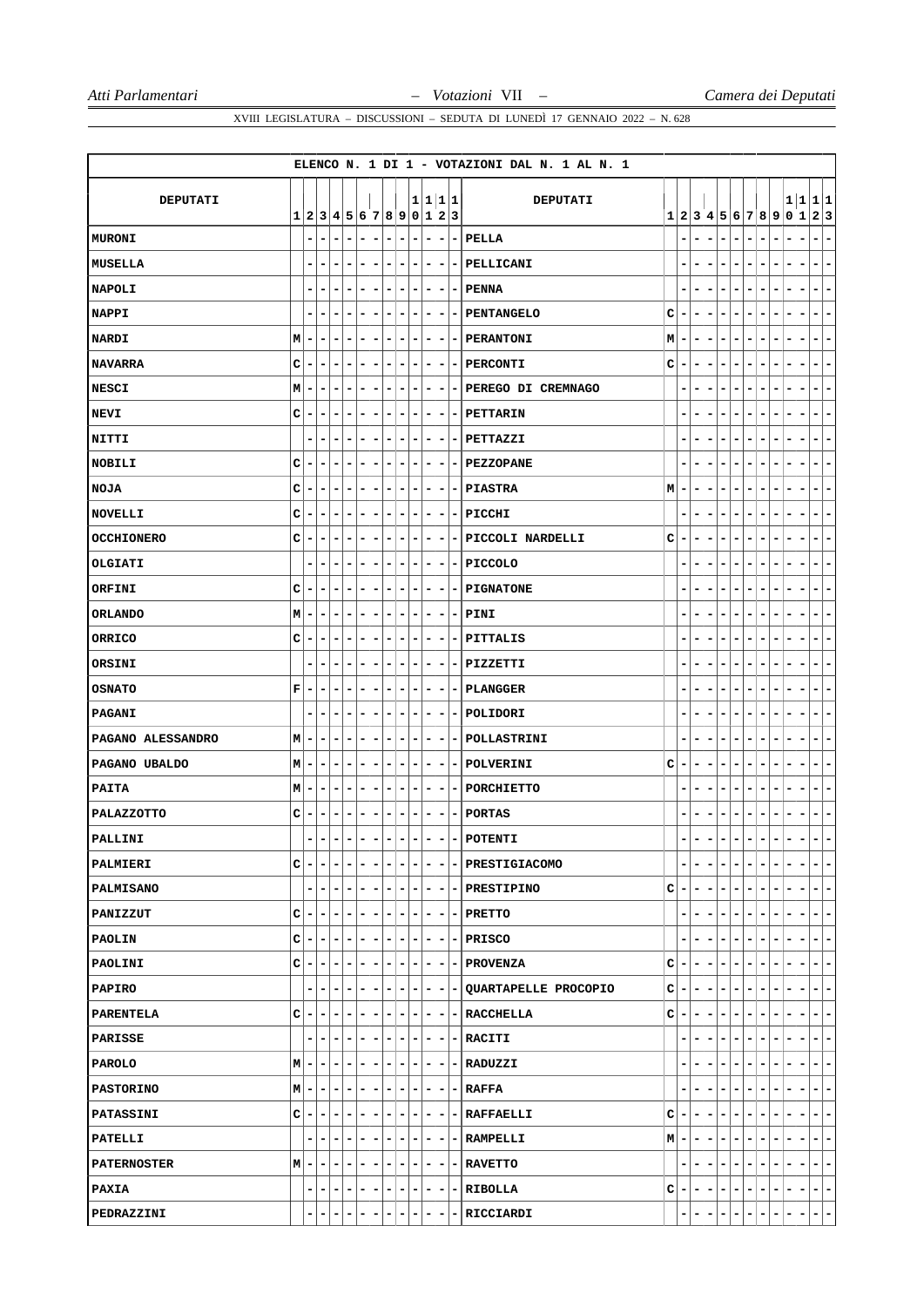|                        |             |   |                                   |                              |                                            |                          |                          |                          |                          |         |                          |                          |                          | ELENCO N. 1 DI 1 - VOTAZIONI DAL N. 1 AL N. 1 |   |                          |   |                          |   |                       |                          |         |   |   |                                            |
|------------------------|-------------|---|-----------------------------------|------------------------------|--------------------------------------------|--------------------------|--------------------------|--------------------------|--------------------------|---------|--------------------------|--------------------------|--------------------------|-----------------------------------------------|---|--------------------------|---|--------------------------|---|-----------------------|--------------------------|---------|---|---|--------------------------------------------|
|                        |             |   |                                   |                              |                                            |                          |                          |                          |                          |         |                          |                          |                          |                                               |   |                          |   |                          |   |                       |                          |         |   |   |                                            |
| DEPUTATI               | 1           |   | 2 3 4 5 6 7 8 9 0 1 2 3           |                              |                                            |                          |                          |                          |                          | 1 1 1 1 |                          |                          |                          | DEPUTATI                                      |   |                          |   |                          |   | 1 2 3 4 5 6 7 8 9 0 1 |                          |         |   |   | 1 1 1 1<br> 2 3                            |
| RIPANI                 | C           |   | -                                 | $\overline{a}$               | -                                          | -                        | -                        | -                        |                          | -       | -                        | -                        | -                        | <b>SCALFAROTTO</b>                            | M | -                        |   |                          | - |                       | $\blacksquare$           | -       |   |   | $\qquad \qquad \blacksquare$<br>-          |
| RIXI                   | c           |   |                                   |                              | -                                          |                          |                          | -                        |                          | -       | -                        | -                        | -                        | <b>SCANU</b>                                  | c | ۰                        |   |                          |   |                       |                          |         |   |   | $\qquad \qquad \blacksquare$<br>-          |
| RIZZETTO               | $\mathbf F$ |   | ۰<br>۰                            | -                            | -                                          | ۰                        | -                        | -                        | ۰                        |         | ۰                        | $\overline{\phantom{a}}$ | ٠                        | <b>SCERRA</b>                                 |   |                          | - |                          | - | -                     | ۰                        |         |   |   | -<br>۰                                     |
| RIZZO                  | Μ           |   | ۰                                 | -                            | -                                          | -                        | -                        | -                        | -                        |         | ۰                        | ۰                        | -                        | SCHIRO'                                       | c | ۰                        |   |                          | ۰ |                       |                          | -       |   |   | -<br>-                                     |
| RIZZO NERVO            | c           | - | ۰                                 | -                            | ۰                                          | ۰                        | -                        | -                        |                          | -       | -                        | -                        | -                        | SCHULLIAN                                     | М | ۰                        | ۰ | -                        | - | -                     | -                        | -       |   |   | -<br>-                                     |
| RIZZONE                | c           |   | -                                 | -                            | -                                          |                          | -                        | -                        | -                        |         | -                        | -                        | -                        | <b>SCOMA</b>                                  | с | -                        |   |                          |   |                       |                          |         |   |   | -<br>-                                     |
| <b>ROMANIELLO</b>      |             |   | ۰                                 |                              | -                                          | -                        | -                        | -                        | -                        |         | ۰                        | -                        |                          | <b>SCUTELLA'</b>                              |   |                          |   |                          |   |                       | ۰                        | -       |   |   | -                                          |
| <b>ROMANO ANDREA</b>   |             | - | ۰<br>-                            | -                            | ۰                                          | ۰                        | -                        | ۰                        | -                        |         | ٠                        | -                        | -                        | <b>SEGNERI</b>                                |   | ۰                        | - |                          | - | -                     | ٠                        |         |   |   | -<br>-                                     |
| ROMANO PAOLO NICOLO'   |             | - | -                                 | -<br>-                       | -                                          | -                        | -                        | -                        |                          | -       | -                        | -                        | -                        | SENSI                                         | с | -                        | - | -                        |   |                       | $\overline{a}$           | -       | ۰ |   | -<br>-                                     |
| <b>ROSATO</b>          | т           |   | -                                 | -                            | -                                          | -                        | -                        | -                        |                          | -       |                          | -                        |                          | SERRACCHIANI                                  | c | -                        |   |                          |   |                       | ۰                        | -       |   |   | -                                          |
| ROSPI                  | c           | - | ۰                                 | -                            | -<br>-                                     | ۰                        | $\overline{\phantom{0}}$ | -                        |                          | -       | -                        | -                        | -                        | <b>SERRITELLA</b>                             |   |                          | - |                          |   | -                     | ۰                        |         |   |   | -<br>۰                                     |
| <b>ROSSELLO</b>        |             | - | $\overline{a}$                    | -                            | -                                          | ۰                        | -                        | ۳                        | -                        |         | ۰                        | -                        | -                        | <b>SGARBI</b>                                 |   |                          |   |                          |   |                       |                          |         |   |   | -<br>-                                     |
| ROSSI                  | C           |   | -                                 | -<br>-                       | -                                          | ۰                        | -                        | -                        | ۰                        |         | ۰                        | -                        | Ξ.                       | <b>SIANI</b>                                  | c | -                        | - | -                        | - | -                     | $\overline{a}$           | -       | ۰ |   | -<br>-                                     |
| ROSSINI EMANUELA       | М           | - | ۰                                 |                              | -<br>-                                     |                          | -<br>-                   | -                        |                          | -       | -                        | -                        | -                        | SIBILIA CARLO                                 | М | ۰                        |   |                          | - |                       | $\overline{a}$           |         |   |   | -<br>-                                     |
| <b>ROSSINI ROBERTO</b> | c           |   | -                                 |                              | -                                          | -                        | ۰                        |                          |                          |         | ۰                        |                          |                          | SIBILIA COSIMO                                | c | ۰                        |   |                          |   |                       |                          |         |   |   |                                            |
| <b>ROSSO</b>           |             | ۰ | ۰                                 | -<br>۰                       | -                                          | ۰                        | -                        | -                        | ۰                        |         | ۰                        | -                        | ۰                        | SILLI                                         | М | ۰                        | - | -                        | ۰ | -                     | -                        | -       |   |   | ۰<br>-                                     |
| <b>ROSTAN</b>          |             |   | -                                 | -                            | -                                          | -                        | -                        | -                        | -                        |         | ۰                        | -                        |                          | SILVESTRI FRANCESCO                           | с | ۰                        | - |                          | - |                       | ۰                        | -       |   |   | -<br>-                                     |
| ROTELLI                | F           |   | ۰                                 | -<br>-                       | ۰                                          | -                        | -                        | ۰                        |                          | -       | -                        | -                        |                          | SILVESTRI RACHELE                             | F | ۰                        |   |                          |   |                       |                          |         |   |   | -<br>-                                     |
| <b>ROTONDI</b>         |             | - | ۰<br>-                            | -                            | -                                          | ۰                        | -                        | -                        | ۰                        |         | -                        | -                        | ۰                        | <b>SILVESTRONI</b>                            | F | ۰                        | - |                          | - | -                     | ۰                        | -       |   |   | ۰<br>۰                                     |
| ROTTA                  | М           |   | ۰                                 | -                            | -                                          | -                        | -                        | -                        | -                        |         | ۰                        | -                        |                          | <b>SIRACUSANO</b>                             | c | ۰                        |   |                          | ۰ |                       |                          | -       |   |   | -<br>۰                                     |
| <b>RUFFINO</b>         |             | - | ۰                                 | -                            | -                                          | ۰                        | -                        | -                        | -                        |         | -                        | -                        | -                        | SIRAGUSA                                      |   |                          |   |                          |   |                       | ٠                        |         |   |   | -<br>۰                                     |
| RUGGIERI               | c           |   | -                                 | -                            | -                                          | ۰                        | -                        | -                        | -                        |         | ۰                        | -                        | -                        | SISTO                                         | м | ۰                        |   |                          |   |                       |                          |         |   |   | -<br>-                                     |
| <b>RUGGIERO</b>        |             |   | -                                 | -                            | -                                          | -                        | -                        | -                        | -                        |         | ۰                        | -                        | -                        | <b>SNIDER</b>                                 | c | -                        |   |                          | - |                       |                          |         |   |   | -<br>۰                                     |
| <b>RUOCCO</b>          | M           |   | ۰                                 | -                            | ۰                                          | -                        | -                        | -                        | -                        |         | ۰                        | -                        | -                        | <b>SODANO</b>                                 |   |                          |   |                          |   |                       |                          |         |   |   | -<br>-                                     |
| RUSSO GIOVANNI         | $\mathbf F$ | - | -<br>$\qquad \qquad \blacksquare$ | $\qquad \qquad \blacksquare$ | -                                          | -                        | -                        | -                        | -                        |         | ۰                        | ۳                        | -                        | <b>SORTE</b>                                  |   |                          |   |                          |   | ۰                     |                          |         |   |   | -                                          |
| RUSSO PAOLO            | c           |   | -                                 | -                            | -                                          | ۰                        | $\overline{\phantom{0}}$ | -                        | -                        |         | -                        | $\overline{\phantom{a}}$ | ۰                        | <b>SOVERINI</b>                               | с | $\overline{\phantom{a}}$ |   |                          | - |                       | $\overline{\phantom{0}}$ | -       |   |   | ۰<br>-                                     |
| SACCANI JOTTI          |             | ۰ | ۰<br>۰                            | -                            | ٠                                          | ۰                        | -                        | -                        | ۰                        |         | - 1                      | $\overline{\phantom{a}}$ |                          | - SOZZANI                                     |   | -                        | - | ۰                        | - | ۰                     | -                        | Ξ.      | ۰ |   | ۰.<br>-                                    |
| <b>SAITTA</b>          |             |   | -                                 | -                            | -                                          | ۰                        | $\overline{\phantom{a}}$ | -                        |                          | ۰       | ۰                        | $\overline{\phantom{a}}$ |                          | - SPADAFORA                                   | с | -                        |   |                          |   | -                     | -                        | -       |   |   | ÷.<br>$\overline{ }$                       |
| SALAFIA                | c           |   | -                                 |                              | ۰<br>-                                     | ۰                        | ۰                        | -                        | ۰                        |         | ۰                        | $\overline{\phantom{a}}$ | $\overline{\phantom{a}}$ | SPADONI                                       |   | ۰                        |   |                          | - | -                     | -                        | -<br>-  | ۰ |   | Ξ.<br>-                                    |
| SALTAMARTINI           |             | - | ۰                                 |                              | -<br>۳                                     | ۰                        | -                        | ۰                        |                          | ۰       | ۰                        | ٠                        | ۰                        | <b>SPENA</b>                                  | c | ۰                        | ۰ |                          | - | ۰                     | -                        | -       | - | - | - 1<br>-                                   |
| <b>SANGREGORIO</b>     | с           |   |                                   |                              | ۳                                          | ۰                        | ٠                        | ٠                        |                          | ۰       | ۰                        | ٠                        |                          | -   SPERANZA                                  | M | ۰                        |   |                          |   |                       |                          |         |   |   | -<br>۰.                                    |
| SANI                   |             | ۰ | -                                 | ۰                            | - 1<br>-                                   | ۰                        | $\overline{\phantom{a}}$ | ۰                        | ٠                        |         | -                        |                          |                          | $- - $ SPESSOTTO                              |   | ۰                        | ۰ | ۰                        | - | ۰                     | -                        | -<br>-  | ۰ | - | ÷.<br>$\overline{\phantom{a}}$             |
| <b>SAPIA</b>           | F           | ۰ | ۰                                 | ۰                            | ۰<br>۰                                     | ۰                        | ۰                        | ۰                        |                          | ۰       | -                        | $\overline{\phantom{a}}$ |                          | - SPORTIELLO                                  | M | ۰                        | ۰ | ۰                        | - | ۰                     | ۰                        | -<br>-  | - | - | - 1<br>۰                                   |
| <b>SARLI</b>           |             |   | -                                 |                              | -                                          | ۰                        | ۰                        | -                        |                          | -       | -                        | ۰                        |                          | - SQUERI                                      | c | ٠                        |   |                          |   |                       |                          |         |   |   | ۰.<br>-                                    |
| <b>SARRO</b>           |             | - | ۰<br>-                            |                              | ۰<br>-                                     | ۰                        | Ξ.                       | ۰                        | ۰                        |         | ۰.                       | $\overline{\phantom{a}}$ |                          | - STEFANI                                     |   | ۰                        | - |                          | - | ۰                     | -<br>۰                   | -       | ۰ |   | $\overline{\phantom{a}}$<br>$\blacksquare$ |
| <b>SARTI</b>           |             | - | -                                 | -                            | -<br>۰                                     | ۰                        | $\overline{\phantom{a}}$ | -                        |                          | ۰       | -                        | ۰                        |                          | - STUMPO                                      | с | $\overline{\phantom{a}}$ | - | ۰                        | ۰ | ۰                     | ۰                        | -<br>۰  | - | - | - 1<br>-                                   |
| SASSO                  | M           | ۰ | -<br>۰                            |                              | ۰<br>-                                     | ۰                        | ۰                        | ۰                        |                          | ۰       | -                        | ٠                        |                          | - SURIANO                                     | F | ۰                        |   |                          |   |                       |                          |         |   |   | - 1<br>-                                   |
| SAVINO ELVIRA          | с           | ۰ | ۰<br>$\overline{\phantom{a}}$     |                              | - 1<br>-                                   | $\overline{\phantom{a}}$ | $\blacksquare$           | $\overline{\phantom{a}}$ | ٠                        |         | -                        | ۰                        | - 1                      | SUT                                           | с | ۰                        | ۰ | $\overline{\phantom{a}}$ | ۰ | ۰                     | -                        | ۰<br>۰  | ۰ |   | $\overline{\phantom{a}}$<br>÷.             |
| SAVINO SANDRA          | с           | - | ۰<br>۰                            |                              | $\blacksquare$<br>$\overline{\phantom{a}}$ | $\blacksquare$           | $\overline{a}$           | $\blacksquare$           | $\overline{\phantom{a}}$ |         | $\overline{\phantom{a}}$ | $\blacksquare$           |                          | - SUTTO                                       | с | ۰                        | ۰ | -                        | - | ۰                     | ۰                        | ۰<br>۰  | - | ۰ | $ -$                                       |
| SCAGLIUSI              | M           |   | -                                 | -                            | ۳                                          | ٠                        | ۰                        |                          |                          |         |                          |                          |                          | <b>TABACCI</b>                                | M |                          |   | -                        |   | ۰                     | -                        | ۳<br>۰. | ٠ |   | $- -$                                      |